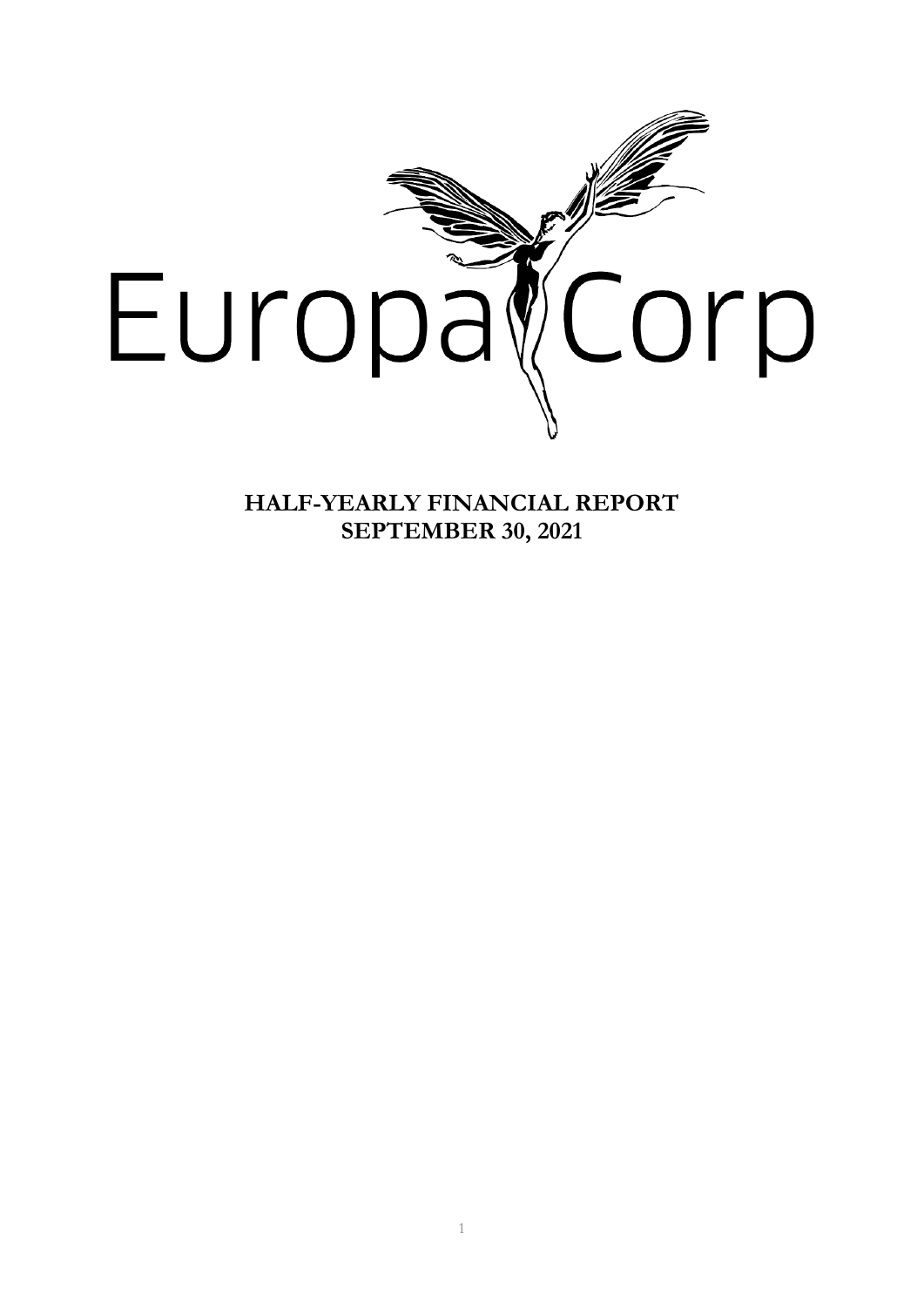# **A - ACTIVITY REPORT FOR THE FIRST HALF OF 2021/2022**

## **1. EuropaCorp Group results**

The first half of the 2021/2022 fiscal year was marked by the preparation of several shoots and the exploitation of the catalog, which generated the cash needed to meet the deadlines of the Safeguard Plan while maintaining the Group's cash level.

The consolidated financial statements for the first half of the 2021/2022 fiscal year of the EuropaCorp group, prepared in accordance with IFRS, show consolidated revenues of €17.3 million, compared to €26.2 million for the first half of the previous fiscal year. This 34% decrease is mainly explained by the erosion of the catalog in the absence of new project releases.

In general, the Group points out that its revenues are linked to the release schedule of its films under different modes of exploitation, the timing of which may lead to significant variations in revenues per channel from one half-year to the next. Revenues and earnings for a given half-year are therefore not indicative of annual revenues and earnings.

Due to the decline in revenues, the operating margin decreased by 16% to  $\epsilon$ 9.0 million compared with  $\epsilon$ 10.6 million in the first half of the previous year. However, the margin rate is up significantly to 52% compared with 41% in the first half of  $2020/2021$ . This improvement is mainly due to lower depreciation on catalog films.

Overhead costs amounted to  $\epsilon$ (6.7) million for the six months ended September 30, 2021, slightly higher than the level of overhead costs for the first half of the previous year at  $\epsilon$ (6.1) million. This increase of €0.6 million compared to September 30, 2020 (+9%) is explained in particular by the IFRS restatement related to free share plans.

Other operating income and expenses amounted to  $\epsilon$ 0.4 million (reversal of provisions for contingencies and losses) compared with  $E(2.4)$  million in the first half of the previous year, which included fees related to the debt restructuring finalized in the summer of 2020.

After taking these items into account, operating profit was positive at  $\epsilon$ 2.7 million, representing a margin rate of 16%, compared with 2.1 million euros and 8% respectively for the six months ended September 30, 2020.

The financial result for the first half of the year amounted to  $\epsilon$ (1.4) million, compared with  $\epsilon$ 133 million in the first half of 2020/2021. The financial result for the first half of the previous year was impacted by a "technical" profit of €134.9 million linked to the two consecutive capital increases of the July 2020 debt restructuring. In accordance with IFRIC 19, the conversion of the second and third lien Vine and Falcon debt into equity was recognized at the fair value of the shares issued on July 28, 2020. Excluding this exceptional item, financial income amounted to  $\epsilon$ (1.9) million.

The financial result for the first half of 2021/2022 of (1.4) million euros breaks down as follows

- $\epsilon$ (1.4) million: cost of financial debt related to the Senior debt, spread over 9 years by the Safeguard Plan;
- $\epsilon$ 0.4 million: a positive foreign exchange result linked to the evolution of the  $\epsilon$ /\$ exchange rate over the period;
- $\epsilon$ (0.4) million: other financial costs, in particular the rent expense reclassified as financial interest following the application of IFRS 16.

The current income before taxes is thus positive at  $\epsilon$ 1.3 million or 8% of the turnover.

After considering a tax charge of  $\epsilon$ (3.2) million (including deferred taxes related to temporary differences in depreciation and amortization of  $\epsilon(2.4)$  million), compared to  $\epsilon(11.2)$  million at September 30, 2020, the net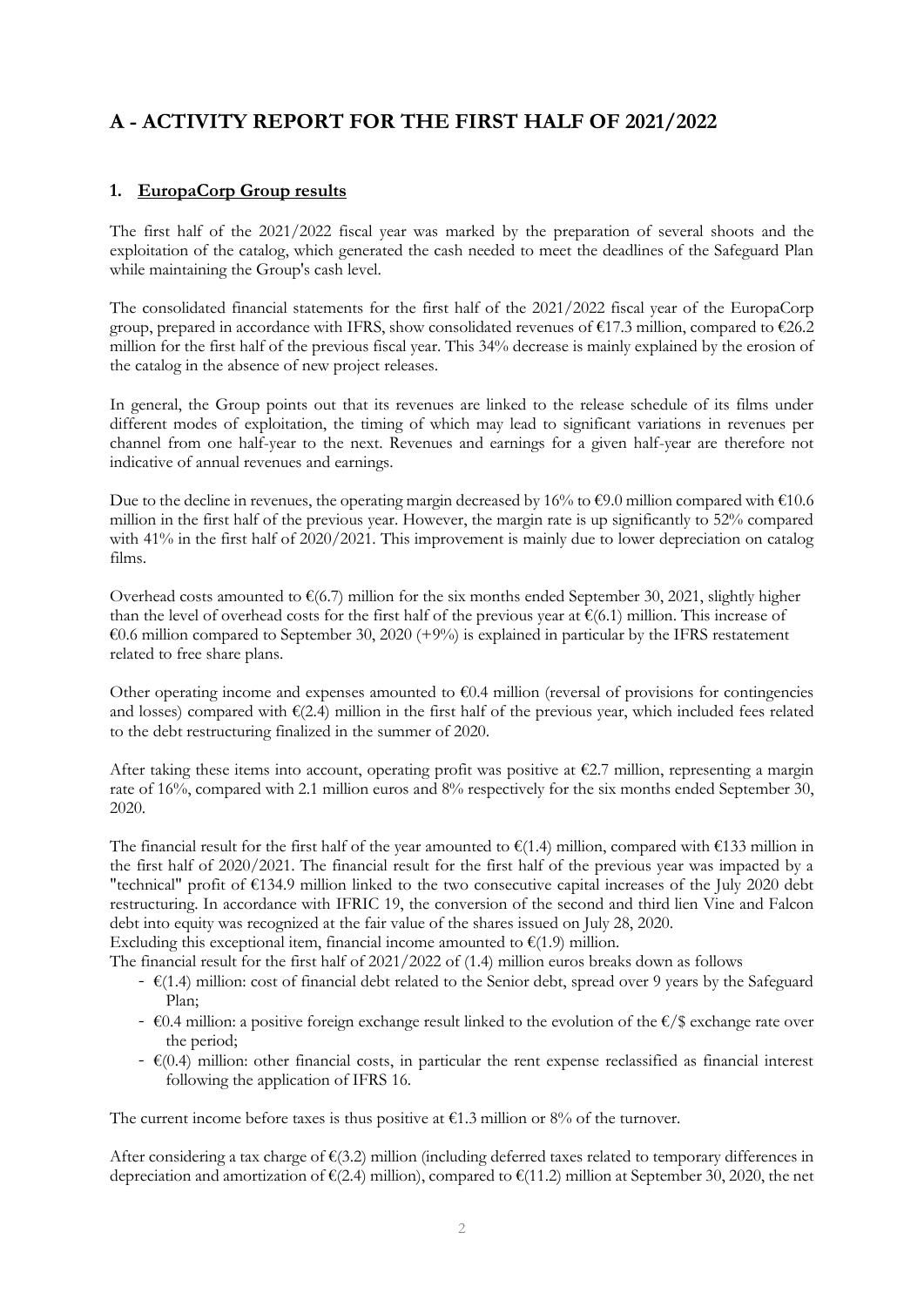result for the first half of the year, Group share, showed a loss of  $\mathcal{E}(1.9)$  million.

Cash flow from operations for the first half of the year amounted to  $\epsilon$ 10.5 million compared to  $\epsilon$ (3.9) million for the first half of the previous year. This  $\epsilon$ 14.4 million increase is mainly due to the end of the financial restructuring that had burdened cash flow last year with the payment of significant fees upon approval of the Safeguard Plan in July 2020 (lawyers, advisors, etc.).

### **2. Activities**

#### **2.1 Production and distribution of motion pictures**

#### **2.1.1 International Sales**

International sales amounted to €5.8 million, or approximately 33% of total revenues. They decreased by €4 million compared to the first half of the previous fiscal year, which included pre-financing related to the last deliveries on *Kursk* and *Braqueurs d'élite.* During the first half of the year, they included royalties on the films *Lucy* and *Taken 3*.

#### **2.1.2 Distribution Rooms**

No revenues were generated by the Theatrical distribution, as no releases took place during the half-year, compared with €0.2 million in the first half of 2020/2021.

## **2.1.3 Video and VOD broadcasting**

Video & VOD activities in France and the United States amounted to €0.7 million, compared to €0.4 million last year, and mainly concerned VOD in France.

#### **2.1.4 Sales of television rights**

Television & SVOD sales in France and the United States amounted to €10.0 million in the first half of 2021/2022, or 58% of revenues, a decrease of (1.2) million (-11%) compared with the first half of 2020/2021. They include the opening of new rights windows in France, notably for *Valerian and the City of a Thousand Planets.*

#### **2.1.5 Production and distribution of TV movies and series**

Revenues from the TV Series business amounted to  $\epsilon$ (0.3) million (statements on the *Taken* series), compared with €3.3 million at September 30, 2020.

## **2.2 Other activities**

Revenues from other Group activities amounted to  $\epsilon$ 1.2 million compared to  $\epsilon$ 1.3 million in the first half of the previous year. This item includes revenues from partnership and licensing agreements, music publishing and post-production activities.

## **3. Cost of sales**

Cost of sales" (operating expenses excluding overheads) amounted to  $\epsilon$ (8.3) million, compared with  $\epsilon$ (15.5) million for the first half of FY 2020/2021.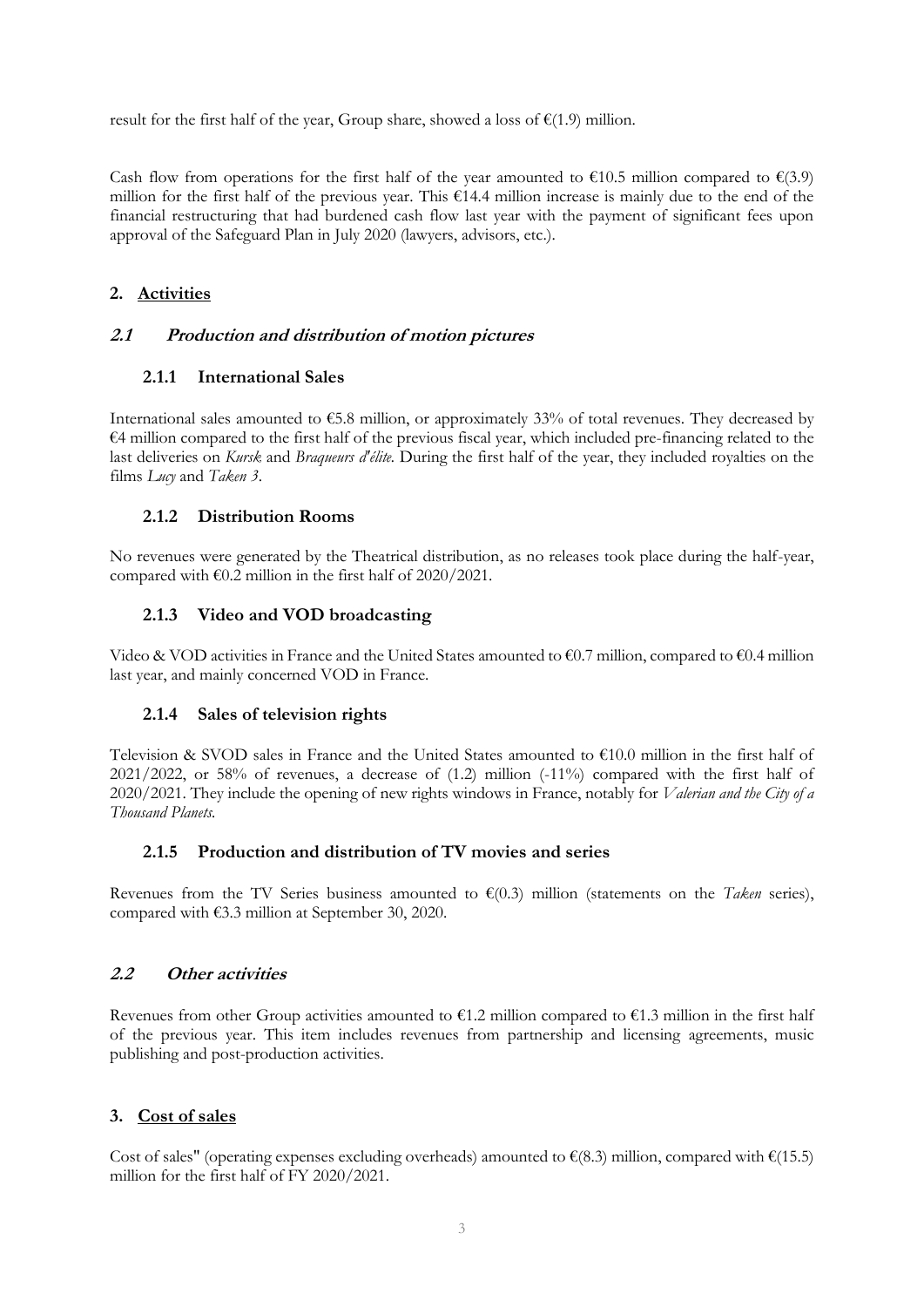The decrease in this item of  $\epsilon$ 7.2 million is mainly explained by the decrease in depreciation and amortization for  $\epsilon$ 3.6 million to  $\epsilon$ (6.5) million compared to  $\epsilon$ (10.1) million as of September 30, 2020, to be compared with the decrease in revenues for the period. The operating margin rate thus increased from 41% to 52%.

## **4. Investments made**

As regards investments in films, the Group invested  $E1.1$  million.

## **5. Financial structure**

As of September 30, 2021, net debt amounted to €37.2 million compared to €43.6 million as of March 31, 2021. This decrease is mainly due to the payment of the first instalment under the Safeguard Plan concerning the repayment of the Senior debt for €6 million. Thanks to the cash flows generated by the catalog and cost control, the Group's cash position increased by  $\epsilon$ 1.7 million to  $\epsilon$ 48.6 million at September 30, 2021.

## **6. Important events since the closing date**

#### *6.1 Capital increases related to bonus share issues*

Following the decision taken on October 26, 2020, by the Board of Directors of EuropaCorp, using an authorization given by the Extraordinary General Meeting of Shareholders of September 28, 2020, to proceed with free allocations of shares to employees and corporate officers, the Board of Directors noted, on October 26, 2021, the fulfillment of the conditions of allocation and consequently the issuance of 585,787 new shares with a par value of thirty-four (34) euro cents each.

Similarly, following the decision taken on November 16, 2020, by the Board of Directors of EuropaCorp to proceed with free allocations of shares to employees, the Board of Directors noted, on November 30, 2021, the fulfillment of the conditions of allocation and consequently the issuance of 436,365 new shares with a par value of thirty-four (34) euro cents each.

These shares will be unavailable for a period of one year, starting on October 26, 2021, and November 16, 2021, respectively, and will be immediately assimilated to the old shares.

In accordance with Article L. 225-197-4 of the French Commercial Code, a special report will be presented to the next Annual General Meeting.

The Company's share capital is thus increased to 41,862,290.22 euros, divided into 123,124,383 shares of thirty-four (34) euro cents each.

## *6.2 Transfer of listing on Euronext Growth*

The listing of EuropaCorp shares was transferred to the Euronext Growth Paris market on November 18, 2021.

This transfer aims to enable EuropaCorp to be listed on a market more appropriate to its size and offering a regulatory framework better suited to SMEs. The transfer of the listing of EuropaCorp's shares is intended to simplify the administrative obligations imposed on the Company and to reduce the costs related to its listing, while allowing it to continue to benefit from the attractiveness of the financial markets.

EuropaCorp will continue to deliver accurate, precise and truthful information, making public any insider information concerning the Group, in accordance with the provisions of Regulation (EU) No. 596/2014 of 16 April 2014 on market abuse ("MAR").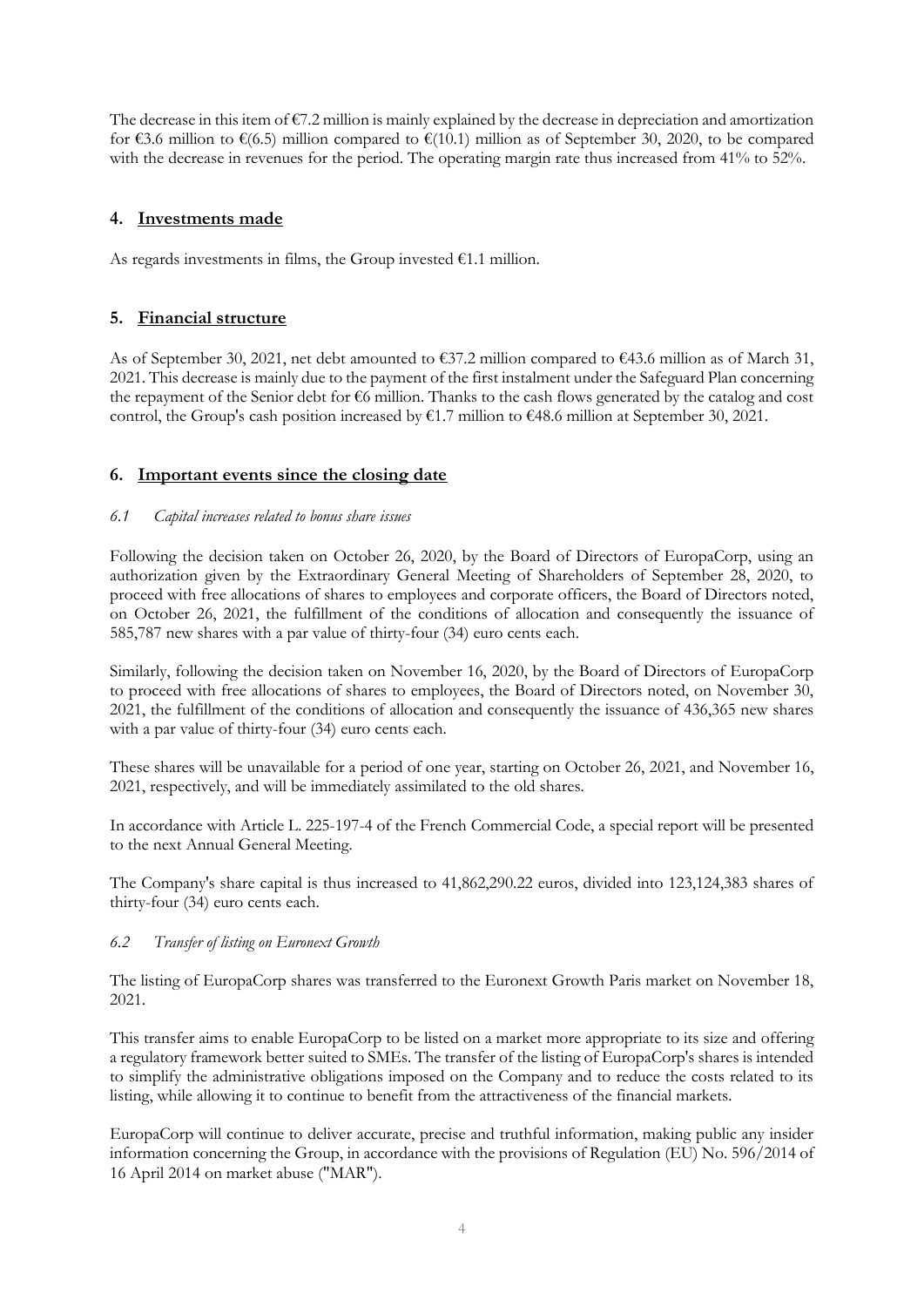## **7. Risk factors and related party transactions**

The risk factors are of the same nature as those set out in Chapter 3 of the Universal Registration Document (pages 8 to 15) and do not present any significant changes.

As regards the COVID-19 epidemic, and pending the results of the vaccination campaign against the new variants of the virus, the Group believes that it could generate a risk of delay in the production and/or theatrical release of films that are to be produced by the Company. The Company also anticipates a decline in movie theater attendance due to the strict sanitary conditions that the government has put in place as part of its management of the health crisis.

Amounts relating to financial and market risks as of September 30, 2021, are set out in note 3.11 Financial instruments to the interim consolidated financial statements in this report.

Related party transactions are described in note 5.2 to the interim consolidated financial statements in this report.

## **8. Outlook**

The Group intends to shortly put several significant projects already developed into production, as soon as the associated financing is secured. These projects, which are currently being pre-financed, concern films, series, and documentaries, considering both EuropaCorp's DNA and the evolution of the market.

As a reminder, the Group already has a revolving credit facility for the financing of the production costs of its upcoming projects, which can be reused, allowing it to mobilize receivables linked to sales contracts for a maximum amount of 100 million dollars.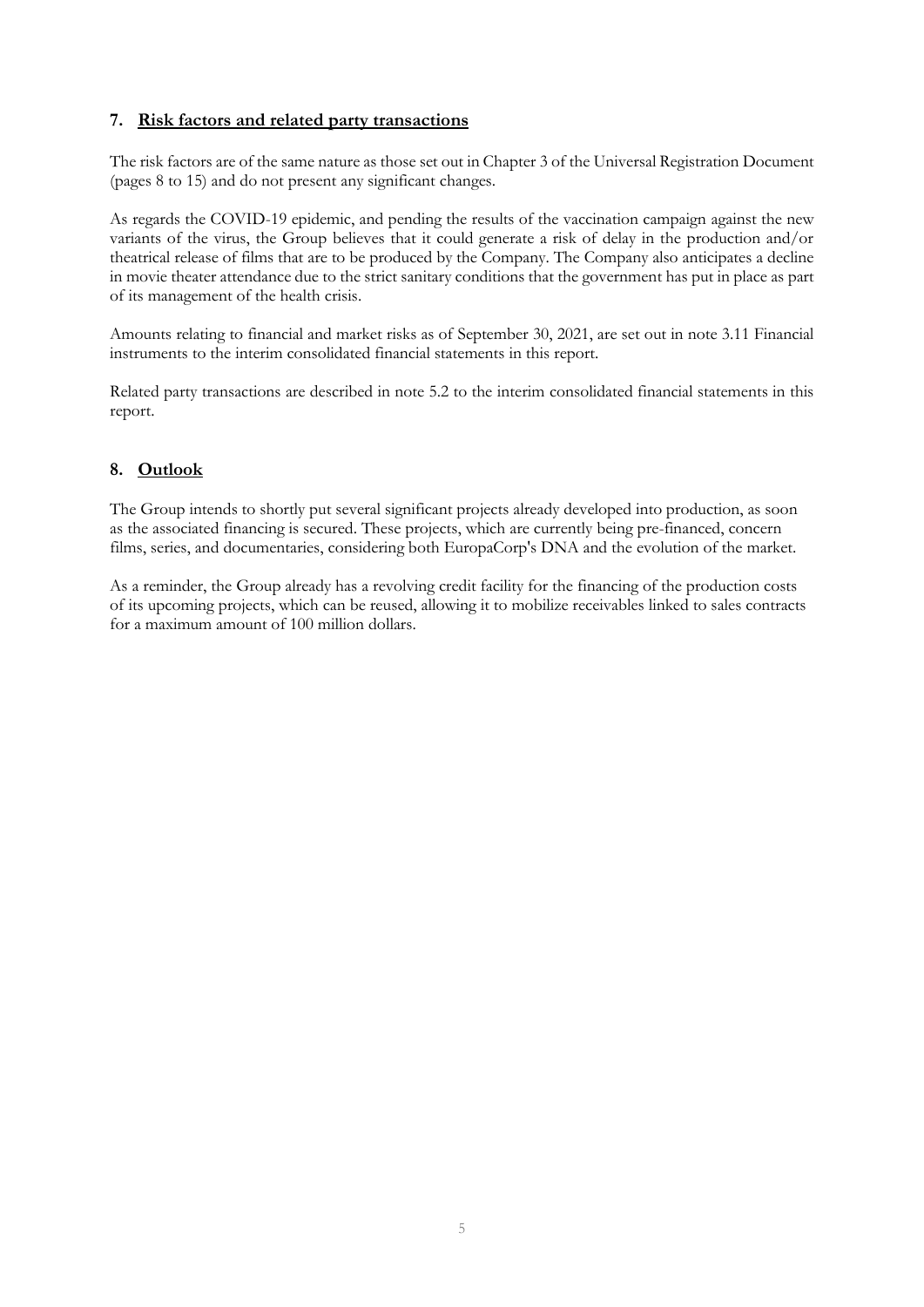# **B - CONDENSED CONSOLIDATED INTERIM FINANCIAL STATEMENTS AS OF SEPTEMBER 30, 2021, IN ACCORDANCE WITH IFRS**

#### **CONSOLIDATED INCOME STATEMENT**

|                                                                           |                 | Year Ended September 30, |                    |
|---------------------------------------------------------------------------|-----------------|--------------------------|--------------------|
|                                                                           |                 | 2021                     | 2020               |
| (amounts in thousands of euros, except for the number and data per share) |                 |                          |                    |
| Turnover                                                                  | <b>Note 4.1</b> | 17 320                   | 26 159             |
| Revenue                                                                   | <b>Note 4.1</b> | 17 320                   | 26 159             |
| Cost of sales                                                             |                 | (8349)                   | (15521)            |
| <b>Operating margin</b>                                                   | <b>Note 4.2</b> | 8971                     | 10 638             |
| Overheads                                                                 | <b>Note 4.3</b> | (6664)                   | (6091)             |
| Other income and expenses                                                 | <b>Note 4.4</b> | 400                      | (2409)             |
| <b>Operating profit (loss)</b>                                            |                 | 2707                     | 2 1 3 8            |
| Income from financial investments / (Cost of financial debt)              |                 | (1514)                   | (3 020)            |
| Other financial income and expenses<br>Net gain from debt restructuring   |                 | 139<br>$\boldsymbol{0}$  | 1 0 9 9<br>134 921 |
| <b>Financial income</b>                                                   | <b>Note 4.5</b> | (1375)                   | 133 000            |
| Current income before income tax                                          |                 | 1332                     | 135 138            |
| Tax                                                                       | <b>Note 4.6</b> | (3245)                   | (11190)            |
| Equity in net earnings of associated companies                            | <b>Note 3.5</b> | $\boldsymbol{0}$         | (451)              |
| Net income                                                                |                 | (1914)                   | 123 497            |
| Including: Net Income - Minority share                                    |                 | (8)                      | 9                  |
| Net Income - Group share                                                  |                 | (1905)                   | 123 488            |
| Basic net income per share                                                | <b>Note 2.5</b> | (0,02)                   | 1,01               |
| Diluted net income per share                                              | <b>Note 2.5</b> | (0,02)                   | 1,01               |

Operating income (EBIT) at September 30, 2021 includes €6,470 thousand of depreciation and amortization expenses, compared with €10,051 thousand at September 30, 2020. Operating income before depreciation and amortization on films and series at September 30, 2021 was therefore €9,177 thousand, compared with €12,189 thousand at September 30, 2020.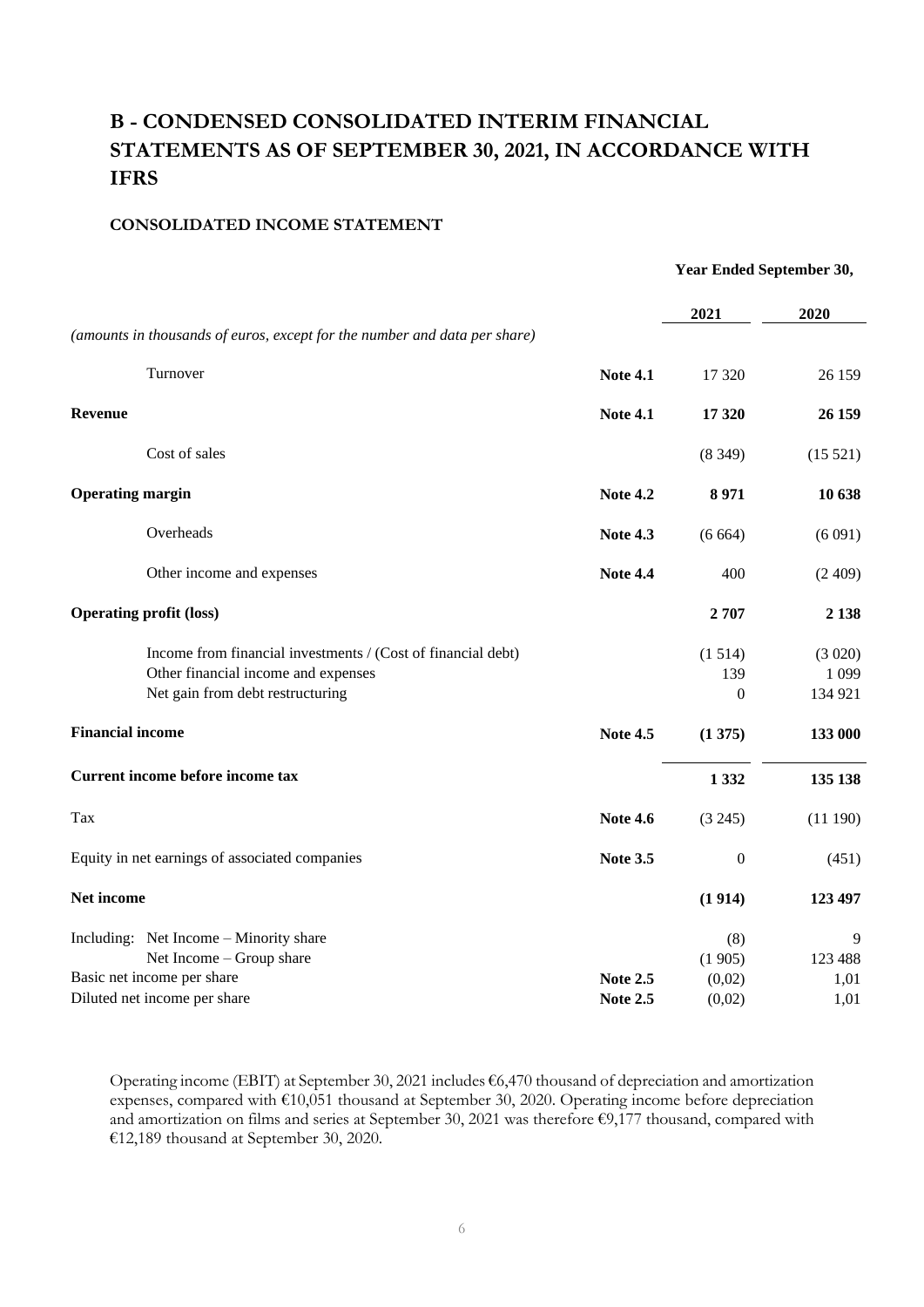# **STATEMENT OF COMPREHENSIVE INCOME**

|                                                     | 30.09.2021 | 30.09.2020 |
|-----------------------------------------------------|------------|------------|
| Net income                                          | (1914)     | 123 497    |
|                                                     |            |            |
| Income and expenses directly recognized in equity   |            |            |
| - Net investments change                            |            |            |
| - Currency translation differences                  | 14         | 2686       |
| - Available-for-sale assets                         |            |            |
| - Cash flow hedges                                  |            |            |
| - Reevaluation of assets                            |            |            |
| - Actuarial gains and losses                        |            |            |
| - Share of other comprehensive income of associates |            |            |
| - Tax on items recognized directly in equity        |            |            |
| Comprehensive net income total accounted in Equity  | 14         | 2686       |
|                                                     |            |            |
| Total comprehensive income for the period           | (1899)     | 126 183    |
|                                                     |            |            |
| Comprehensive income breakdown for the period       | 30.09.2021 | 30.09.2020 |
| Shareholders of the entity                          | (1891)     | 126 174    |
| Minority interest                                   | (8)        | 9          |

**Total comprehensive income for the period (1 899) 126 183**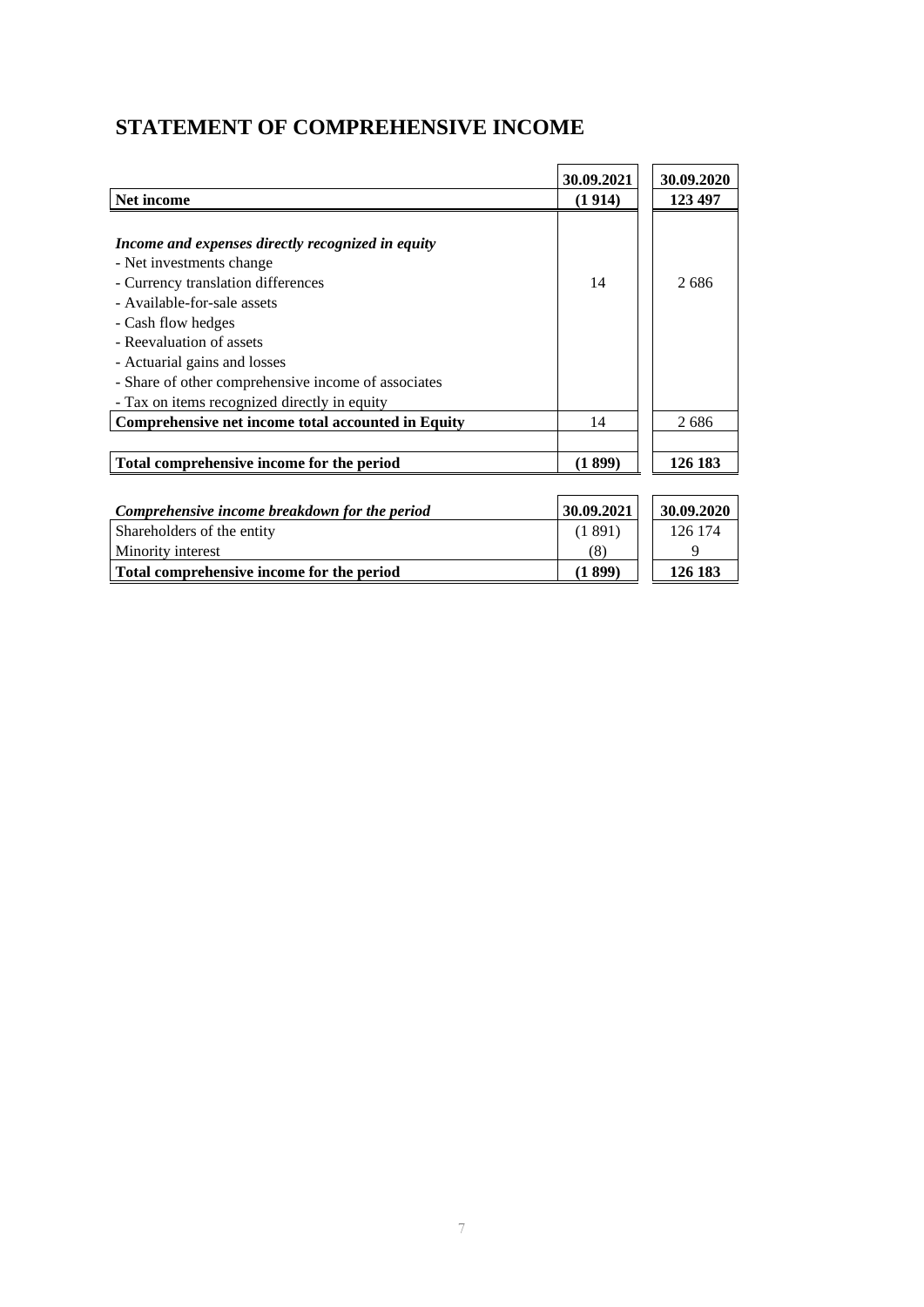## **CONSOLIDATED STATEMENT OF FINANCIAL POSITION**

# **Consolidated statement of changes in equity**

| (amounts in thousands of euros,<br>except for the number of shares) | Common<br>shares | Capital | Share<br>premium | Reserves     | Other elements of<br>the comprehensive<br>income | Treasury<br>shares | Net<br>income | <b>Equity</b><br>Group<br>share | Minority<br>interest | <b>Total</b><br><b>Equity</b> |
|---------------------------------------------------------------------|------------------|---------|------------------|--------------|--------------------------------------------------|--------------------|---------------|---------------------------------|----------------------|-------------------------------|
| March 31, 2021 balance                                              | 122 102 231      | 41 515  | 135 540          | (321 739)    | 4 4 5 1                                          | (58)               | 122 606       | (17685)                         | 350                  | (17335)                       |
| Net income appropriation in reserves                                |                  |         |                  | 122 606      |                                                  |                    | (122606)      | $\mathbf{0}$                    |                      |                               |
| Transfer of a part of the share premium in reserves                 |                  |         |                  |              |                                                  |                    |               |                                 |                      |                               |
| Dividends distribution                                              |                  |         |                  |              |                                                  |                    |               |                                 |                      |                               |
| Share-based payments                                                |                  |         |                  | 520          |                                                  |                    |               | 520                             |                      | 520                           |
| Net variation of treasury shares and stock dividends                |                  |         |                  |              |                                                  | (8)                |               | (8)                             |                      | (8)                           |
| Impact of the changes in the scope of consolidation                 |                  |         |                  |              |                                                  |                    |               |                                 | (0)                  | (0)                           |
| Currency translation reserve                                        |                  |         |                  |              | 14                                               |                    |               | 14                              |                      | 14                            |
| 09/30/2021 net income                                               |                  |         |                  |              |                                                  |                    | (1905)        | (1905)                          | (8)                  | (1914)                        |
| Total of income and costs of the period                             |                  |         |                  | $\mathbf{0}$ | 14                                               | $\bf{0}$           | (1905)        | (1891)                          | (8)                  | (1899)                        |
| Capital increase                                                    |                  |         |                  |              |                                                  |                    |               |                                 |                      |                               |
| Capital increase expenses                                           |                  |         |                  |              |                                                  |                    |               |                                 |                      |                               |
| Free shares allocation plan                                         |                  |         |                  |              |                                                  |                    |               |                                 |                      | $\mathbf{0}$                  |
| September 30, 2021 balance                                          | 122 102 231      | 41 515  | 135 540          | (198613)     | 4 4 6 6                                          | (65)               | (1905)        | (19064)                         | 342                  | (18722)                       |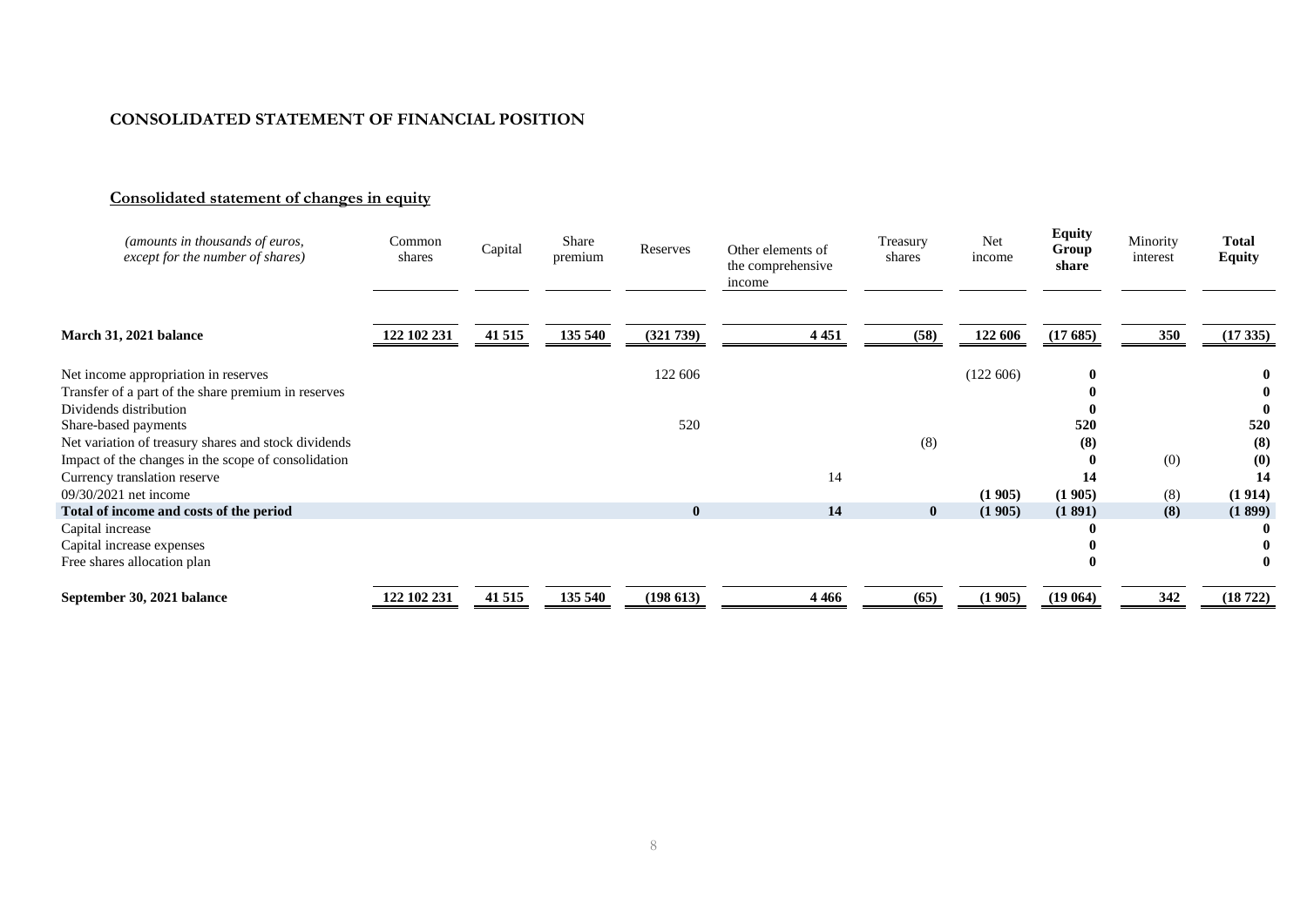#### **CONSOLIDATED BALANCE SHEET**

| (amounts in thousands of euros)           |                  |              | 30-Sep-21                            |                | 31-Mar-21        |
|-------------------------------------------|------------------|--------------|--------------------------------------|----------------|------------------|
| <b>ASSETS</b>                             |                  | <b>Gross</b> | Amortisations /<br><b>Provisions</b> | <b>Net</b>     | <b>Net</b>       |
| Non-current assets :                      |                  |              |                                      |                |                  |
| Goodwill                                  | <b>Note 3.1</b>  | 17037        | (17037)                              | $\overline{0}$ | $\boldsymbol{0}$ |
| Intangible assets                         | <b>Note 3.2</b>  | 1 520 425    | (1486181)                            | 34 24 3        | 39 685           |
| Property and Equipment                    | <b>Note 3.3</b>  | 14 607       | (11335)                              | 3 2 7 2        | 3 4 4 5          |
| Other financial assets                    | <b>Note 3.4</b>  | 8989         | $\boldsymbol{0}$                     | 8989           | 8961             |
| Investments in associates                 | <b>Note 3.5</b>  | $\mathbf{0}$ | $\boldsymbol{0}$                     | $\mathbf{0}$   | $\mathbf{0}$     |
| Deferred taxes assets                     |                  | 75           | $\mathbf{0}$                         | 75             | 502              |
| Right-of-use leased assets                | <b>Note 3.10</b> | 16 100       | (9575)                               | 6525           | 7830             |
| <b>Total non-current assets</b>           |                  | 1577232      | (1524129)                            | 53 104         | 60 423           |
| <b>Current assets:</b>                    |                  |              |                                      |                |                  |
| Inventory                                 |                  | 500          | (277)                                | 223            | 192              |
| Trade accounts receivable                 | <b>Note 3.6</b>  | 26 5 83      | (6552)                               | 20 031         | 22 9 49          |
| Other accounts receivable                 | <b>Note 3.7</b>  | 23 238       | (16460)                              | 6778           | 7558             |
| Other current assets                      | <b>Note 3.13</b> | 2 2 1 2      | $\boldsymbol{0}$                     | 2 2 1 2        | 2691             |
| Cash and cash equivalents                 | <b>Note 3.12</b> | 48 5 95      | $\boldsymbol{0}$                     | 48 595         | 46 952           |
| <b>Total current assets</b>               |                  | 101 128      | (23 288)                             | 77840          | 80 343           |
| <b>TOTAL ASSETS</b>                       |                  |              |                                      | 130 943        | 140765           |
|                                           |                  |              |                                      | 30 September   | 31 March         |
|                                           |                  |              |                                      |                |                  |
| <b>LIABILITIES</b>                        |                  |              |                                      | 2021           | 2021             |
| <b>Equity - Group share</b>               |                  |              |                                      |                |                  |
| Issued capital                            |                  |              |                                      | 41 515         | 41 515           |
| Retained earnings and reserves            |                  |              |                                      | (60578)        | (59199)          |
| Total equity - Group share                | <b>Note 3.8</b>  |              |                                      | (19063)        | (17684)          |
| <b>Minority interests</b>                 |                  |              |                                      | 342            | 350              |
| Non-current liabilities:                  |                  |              |                                      |                |                  |
| Provisions for pensions and similar       |                  |              |                                      | 435            | 411              |
| Deferred taxes liabilities                |                  |              |                                      | 2735           | 334              |
| Long term borrowings and financial debts  | <b>Note 3.9</b>  |              |                                      | 73 158         | 83 862           |
| Deposits and guarantees received          | <b>Note 3.9</b>  |              |                                      | 514            | 613              |
| Lease liability - long term $($ > 1 year) | <b>Note 3.10</b> |              |                                      | 6 3 4 5        | 7819             |
| Other non-current liabilities             | <b>Note 3.13</b> |              |                                      | 5 0 9 4        | 4987             |
| <b>Total non-current liabilities</b>      |                  |              |                                      | 88 28 1        | 98 025           |
| <b>Current liabilities:</b>               |                  |              |                                      |                |                  |
| Short term borrowings and financial debts | <b>Note 3.9</b>  |              |                                      | 12 169         | 6 102            |
| Lease liability - short term $(< 1$ year) | <b>Note 3.10</b> |              |                                      | 3 2 0 6        | 2628             |
| Provisions for risks and expenses         | <b>Note 3.11</b> |              |                                      | 637            | 684              |
| Trade accounts payable                    | <b>Note 3.12</b> |              |                                      | 29 700         | 30 614           |
| Other financial liabilities               |                  |              |                                      | 9 3 6 8        | 9588             |
| Other current liabilities                 | <b>Note 3.13</b> |              |                                      | 6 3 0 3        | 10458            |
| <b>Total current liabilities</b>          |                  |              |                                      | 61 383         | 60 074           |
| <b>TOTAL LIABILITIES</b>                  |                  |              |                                      | 130 943        | 140 765          |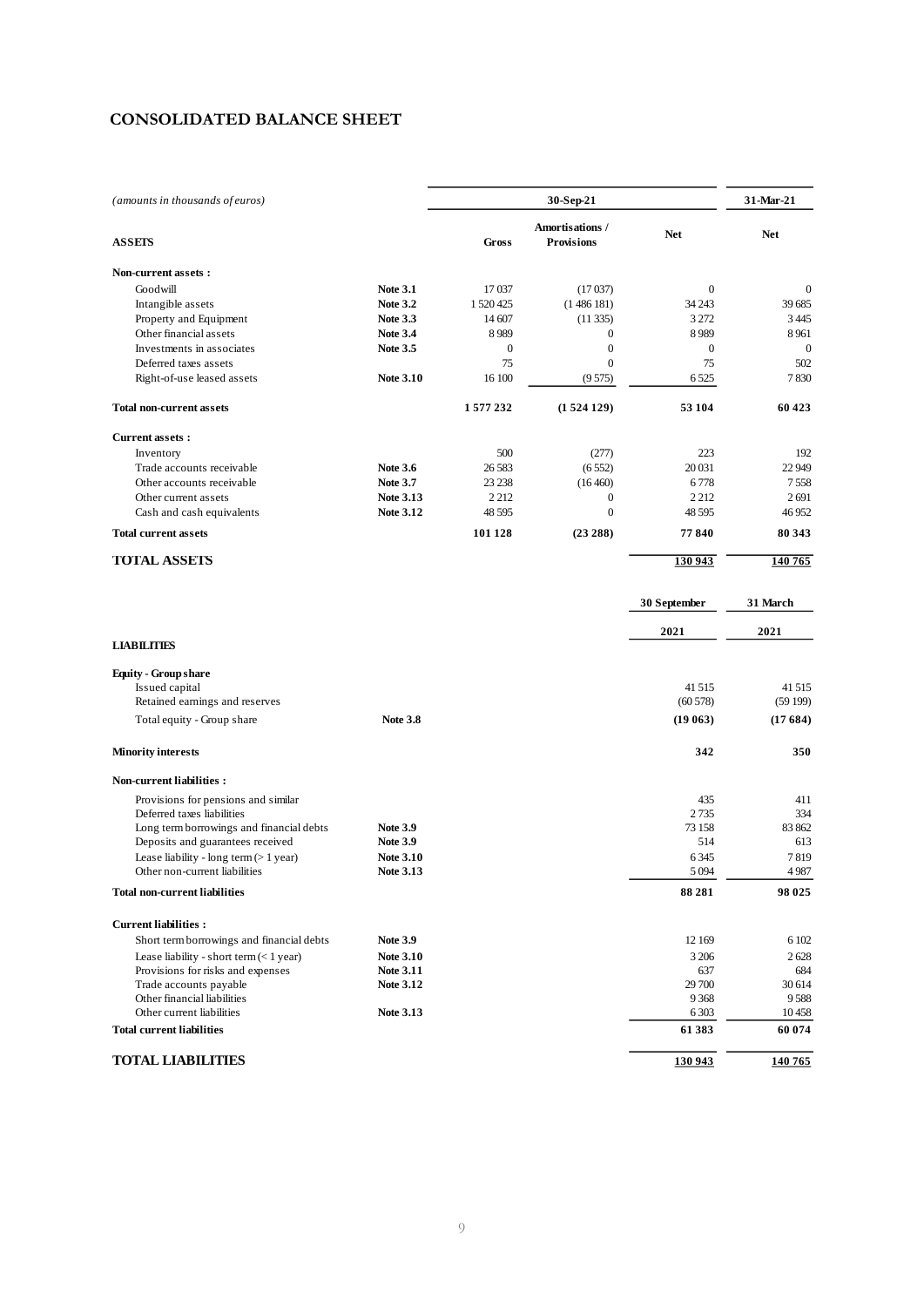# **CONSOLIDATED STATEMENTS OF CASH FLOWS**

#### **Year Ended March 31,**

| (amounts in thousands of euros)                                           |                 | 2021             | 2020             |
|---------------------------------------------------------------------------|-----------------|------------------|------------------|
| <b>Operations</b>                                                         |                 |                  |                  |
| Net income - Group share without discontinued operations                  |                 | (1905)           | 123 488          |
| Net income - Minority share                                               |                 | (8)              | 9                |
| Depreciation and amortization                                             |                 | 7599             | 10 9 87          |
| Unrealised gains and losses relating to changes in fair value             |                 | $\mathbf{0}$     | (134921)         |
| Change in the fair value of securities-related liabilities                |                 | $\mathbf{0}$     | $\boldsymbol{0}$ |
| Capital gains or losses on the disposal of assets                         |                 | (3)              | 77               |
| Share of income from associates consolidated using the equity method      |                 | $\overline{0}$   | 451              |
| Income and expenses due to share-based payments and similar               |                 | 520              | $\boldsymbol{0}$ |
|                                                                           |                 |                  |                  |
| Operating cash flow after net financial debt cost and taxes               |                 | 6 20 2           | 92               |
| (Income from financial investments) / Cost of financial debt              |                 | 1436             | 5 1 5 5          |
| Taxes (Income) / Cost                                                     |                 | $\Omega$         | $\Omega$         |
| Operating cash flow before net financial debt cost and taxes              |                 | 7638             | 5 2 4 7          |
| Change in working capital requirement :                                   |                 |                  |                  |
| Inventory                                                                 |                 | (31)             | 1                |
| Trade accounts and notes receivable                                       |                 | 6484             | 7 1 5 3          |
| Deferred costs                                                            |                 | 344              | (73)             |
| Trade notes and accounts payable                                          |                 | (1050)           | (8083)           |
| Deferred income                                                           |                 | (2883)           | (8188)           |
| Tax paid                                                                  |                 | $\mathbf{0}$     | $\bf{0}$         |
| Net cash flow from operations                                             | <b>Note 5.1</b> | 10 503           | (3943)           |
| <b>Investment activities</b>                                              |                 |                  |                  |
| Acquisition of intangible assets                                          |                 | (1051)           | (52)             |
| Acquisition of other intangible assets                                    |                 | (0)              | (172)            |
| Acquisition of property and equipment                                     |                 | (27)             | (55)             |
| Income on disposal of intangible assets and property, plant and equipment |                 | 3                | 1500             |
| Net change in financial assets                                            |                 | (19)             | 280              |
| Change in liabilities on long-term investment                             |                 | $\mathbf{0}$     | $\boldsymbol{0}$ |
| Change in minority reserves                                               |                 | $\mathbf{0}$     | $\boldsymbol{0}$ |
| Impact of the changes in the scope of consolidation                       |                 | $\Omega$         | $\overline{0}$   |
| Net cash flow from investment activities                                  | <b>Note 5.1</b> | (1094)           | 1501             |
|                                                                           |                 |                  |                  |
| <b>Financing activities</b>                                               |                 |                  |                  |
| Dividends paid                                                            |                 | $\boldsymbol{0}$ | $\boldsymbol{0}$ |
| Increase in capital                                                       |                 | $\boldsymbol{0}$ | $\boldsymbol{0}$ |
| Capital increase expenses                                                 |                 | $\mathbf{0}$     | $\boldsymbol{0}$ |
| Net increase in bank borrowings and overdrafts                            |                 | 332              | 1432             |
| Net decrease in bank borrowings and overdrafts                            |                 | (5739)           | (998)            |
| Decrease in lease liability<br>Net change in treasury shares              |                 | (1258)<br>58     | (5570)<br>12     |
| Interest expenses paid                                                    |                 | (1550)           | (4590)           |
| Interest income received and net gain/loss from disposals                 |                 | 476              | 28               |
| Net cash flow from financing activities                                   | <b>Note 5.1</b> | (7681)           | (9685)           |
|                                                                           |                 |                  |                  |
| Overall change in cash position                                           |                 | 1728             | (12126)          |
| Incidence of foreign exchange rate change                                 |                 | 9                | 2 1 5 4          |
| <b>Opening cash position</b>                                              |                 | 46858            | 50 246           |
| Cash position at the end of period                                        |                 | 48 595           | 40 274           |
| broken down into:                                                         |                 |                  |                  |
| Marketable securities                                                     |                 | 658              | 678              |
| Cash and cash equivalents                                                 |                 | 47938            | 40 028           |
| Overdraft                                                                 |                 | (0)              | (432)            |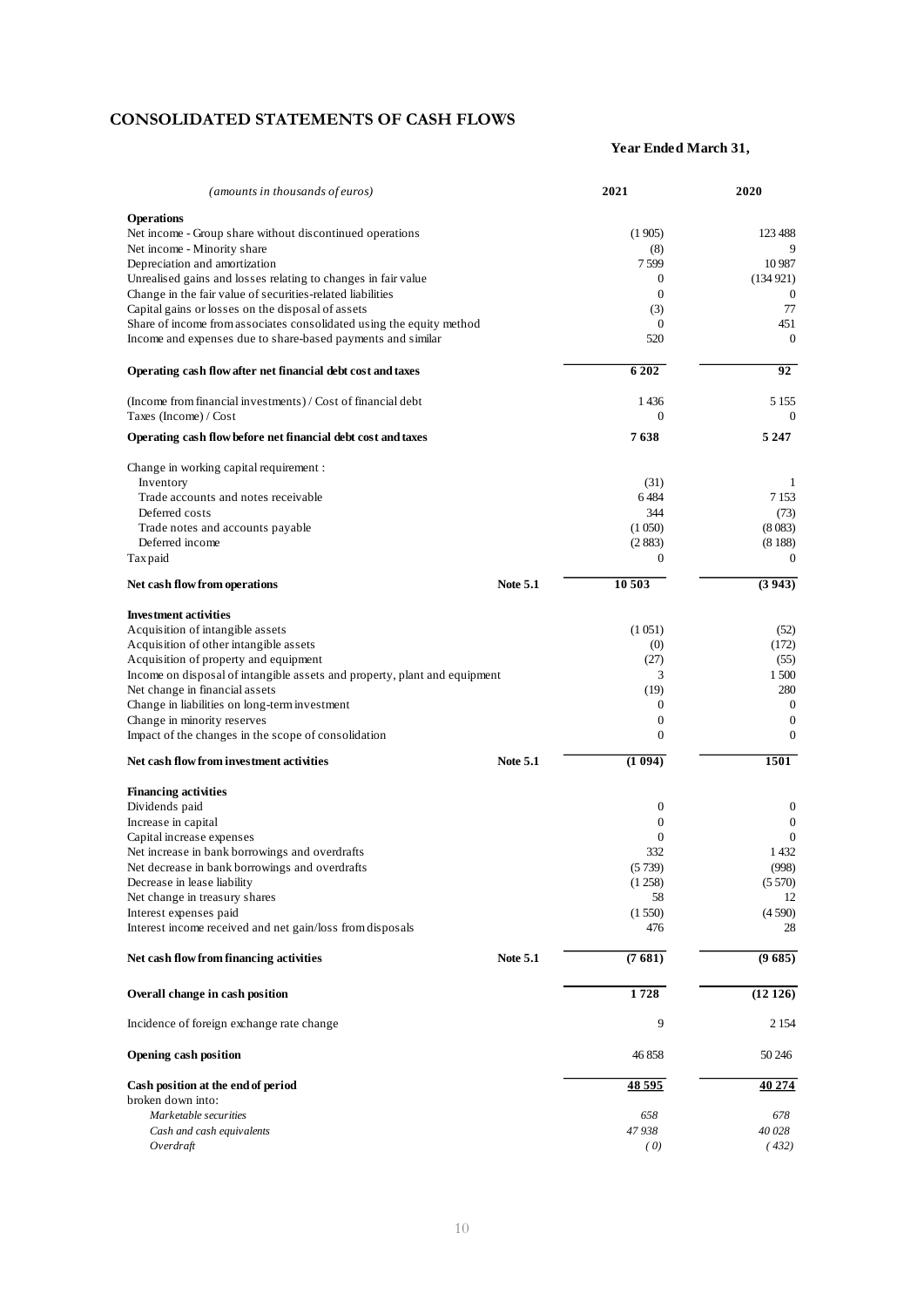## **NOTES TO THE CONSOLIDATED FINANCIAL STATEMENTS**

## NOTE 1 - THE EUROPACORP GROUP

## **1.1 Group activity**

EuropaCorp, a limited liability company governed by the provisions of French law, and its subsidiaries, have as their principal activity the production and distribution of cinematographic works.

#### **1.2 Changes in the scope of consolidation**

The Group's accounts were restructured between April 1, 2021, and September 30, 2021, with the transfer of assets and liabilities from Valerian SAS to Valerian Holding SAS. This change in the scope of consolidation has no impact on the interim financial statements.

#### **1.3 Seasonality of the activity**

The EuropaCorp group points out that its results are linked in particular to the number and timing of film releases and television series deliveries, as well as to the financing structure of its works. These factors can lead to significant variations in results from one period to another. The half-year consolidated results are therefore not representative of future annual results.

#### NOTE 2 - SUMMARY OF SIGNIFICANT ACCOUNTING POLICIES

#### **2.1 General principles**

The condensed consolidated interim financial statements of EuropaCorp for the nine months ended September 30, 2021, have been prepared in accordance with International Financial Reporting Standards (IFRS) as adopted in the European Union and applicable at that date. They have been prepared in accordance with IAS 34 "Interim Financial Reporting".

These financial statements do not include all the information required for annual consolidated financial statements and should be read in conjunction with the Company's consolidated financial statements for the year ended March 31, 2021.

The accounting policies used are identical to those described in the published consolidated financial statements for the year ended March 31, 2021 (see in particular Note 2 "Accounting policies" of these financial statements, pages 181 to 193 of the Registration Document filed with the AMF on July 23, 2021, under number D.21-0726), with the exception of the new standards and interpretations that apply and are described in the following paragraph.

The condensed consolidated financial statements are presented in thousands of euros unless otherwise indicated.

The interim financial statements were reviewed and approved by the Board of Directors on December 14, 2021. These interim financial statements have not been subject to a limited review by the statutory auditors.

## **2.2 Continuity of operations**

In accordance with IAS 1.25, management is required to make an assessment of the entity's ability to continue as a going concern, and where there are significant uncertainties related to events or conditions that may cast significant doubt on the Group's ability to continue as a going concern, the entity is required to disclose those uncertainties. In making these assessments, management considers all available information about the future, which is at least, but is not limited to, twelve months from the end of the reporting period to September 30, 2022.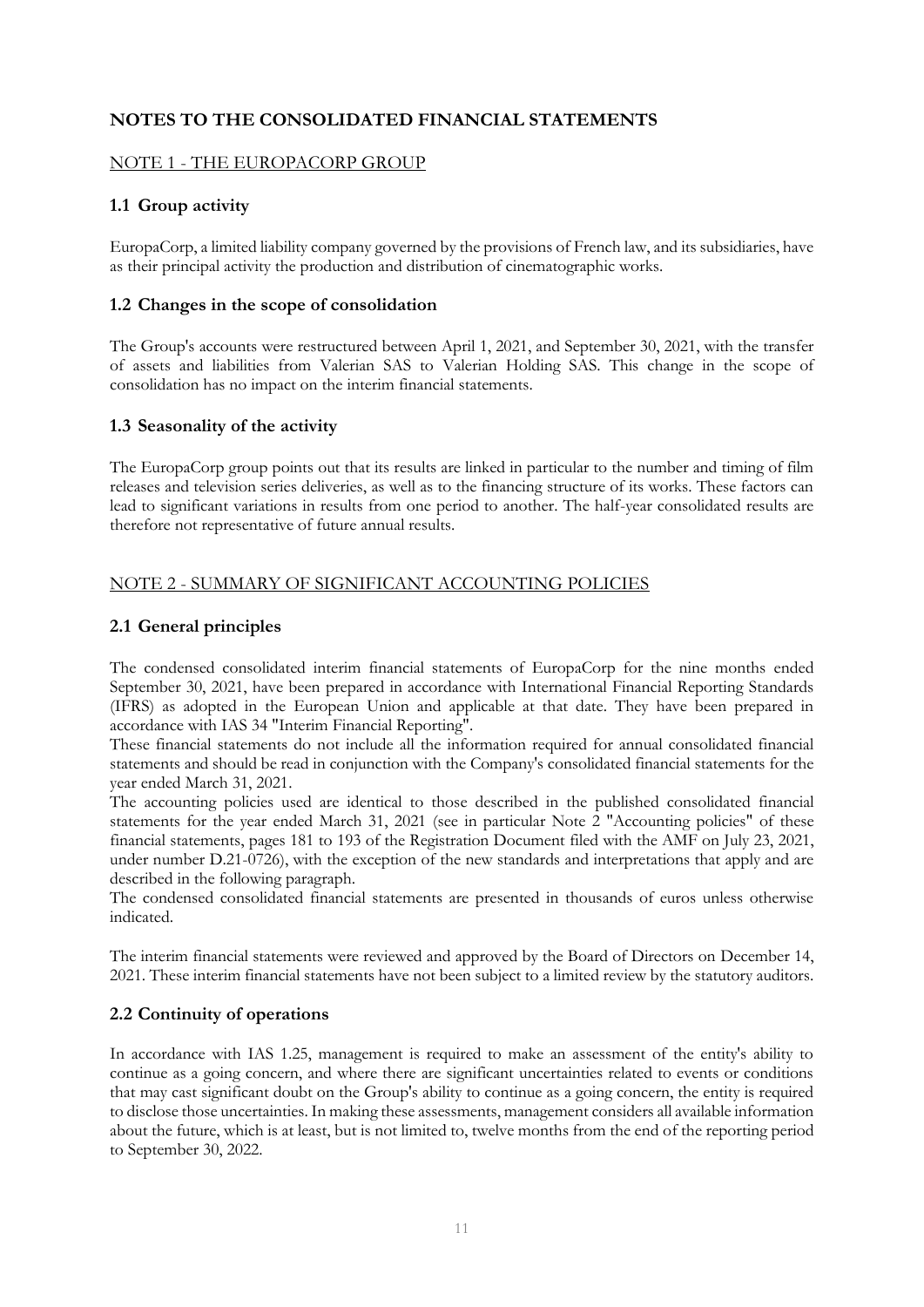Given the evolution of the health situation linked to Covid-19 and its various variants at the date of closing of the accounts, the Group considers that there is a risk of delay in the production and/or theatrical release of films.

The Company is therefore not in a position to accurately assess all of the factors that could impact the financial statements for the 2022/2023 financial year. Nevertheless, despite the impacts that may arise, the Group's ability to continue as a going concern is not called into question in view of the information available at the date of closing of these interim financial statements, the Group's cash position and the possibility of mobilizing receivables related to contracts for a maximum amount of USD 100 million. In addition, the repayment deadlines set out in the Safeguard Plan have been met.

## **2.3 Application of new standards and interpretations**

In particular, the IFRS standards of the IASB and the interpretations of the IFRIC, as adopted by the European Union (available on the website of the European Commission http://ec.europa.eu/internal\_market/accounting/ias\_fr.htm#adopted-commission) for financial years beginning on or after April 1, 2021, have been applied by the Company and have not resulted in any significant change in the methods of valuation and presentation of the accounts.

## **IFRS standards, IFRIC interpretations or amendments applied by the company from April 1 er 2021**

The new standards, amendments to existing standards and interpretations that are mandatory for financial years beginning on or after January 1er2021 did not have a material impact on the financial statements, mainly as follows

Amendments to IFRS 4, IFRS 7, IFRS 9, IFRS 16 and IAS 39 "Interest Rate Benchmark Reform - Phase 2

#### **Accounting standards or interpretations not yet applied by the company**

As of September 30, 2021, the IASB has issued standards and interpretations that have not yet been adopted by the European Union as of September 30, 2021; they are not applied as of that date.

Amendments to IAS 28 and IFRS 10 "Sale or contribution of assets between an associate and a joint venture

- Amendments to IAS 1 on the classification of liabilities as current and non-current
- Amendments to IAS 1 "Disclosure of Accounting Policies
- Amendments to IAS 8 "Definition of an accounting estimate
- Amendments to IAS 12 "Income Taxes

.......................

As of September 30, 2021, the IASB published standards and interpretations adopted by the European Union as of September 30, 2021, which are applicable for accounting periods beginning on or after January 1, 2022. These standards and interpretations have not been applied early.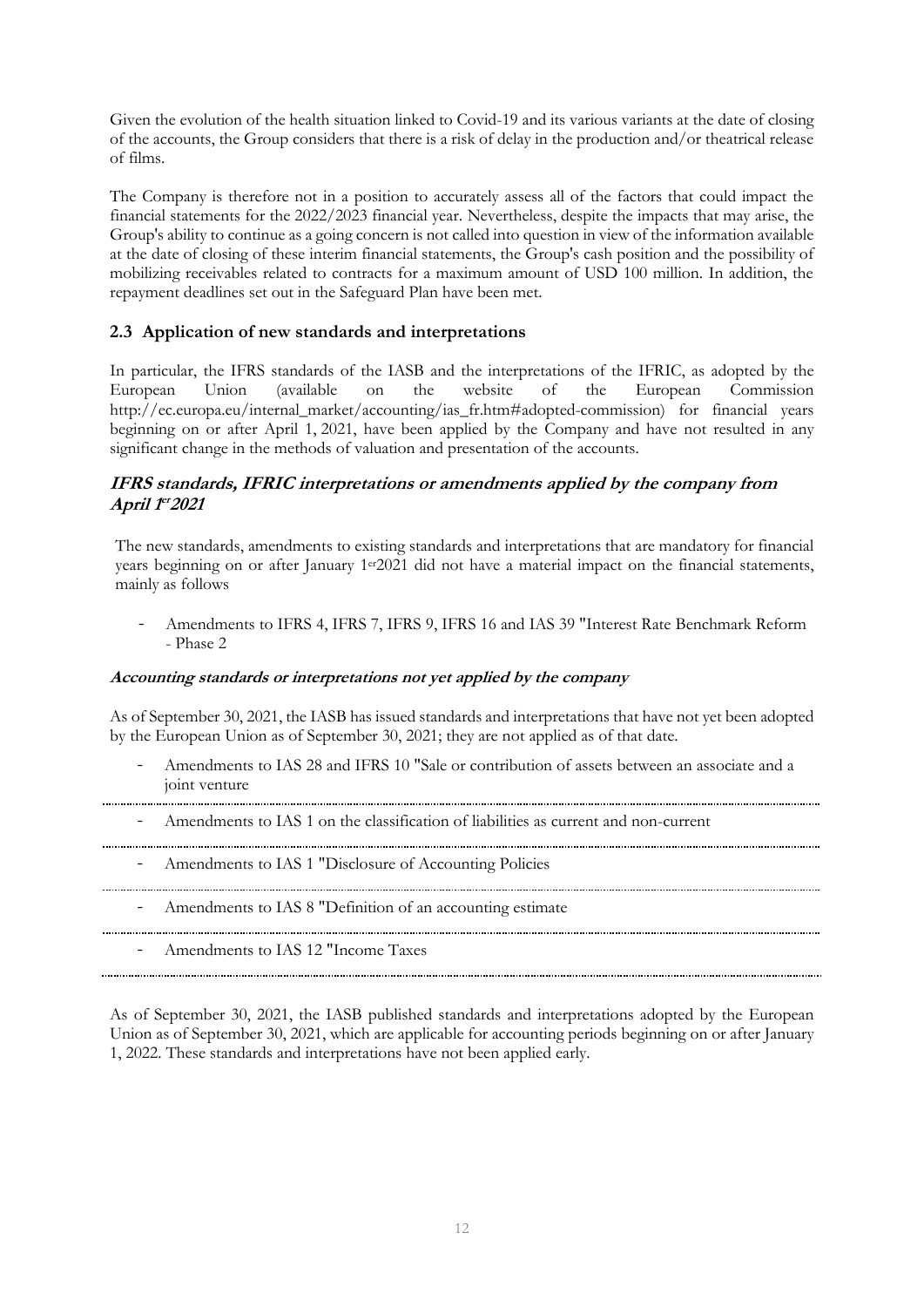- Annual improvements (2018-2020) to IFRS
- Amendments to IFRS 3 "Definition of a Business"
- - Amendments to IAS 16 "Property, Plant and Equipment - Revenue in advance of intended use

- Amendments to IAS 37 "Onerous contracts - costs of performing the contract

The impacts of the draft standards and interpretations currently being studied by the IASB have not been anticipated in these consolidated financial statements and cannot be reasonably estimated at this time.

#### **2.4 Management estimate**

The preparation of interim financial statements requires the use of estimates and assumptions that affect the valuation of certain assets and liabilities reported in the consolidated balance sheet and certain income statement items.

Assumptions and estimates that could result in a material adjustment to the carrying amount of assets and liabilities within the next reporting period mainly relate to:

- The identification of impairment indicators for goodwill and intangible assets with indefinite useful lives;
- Valuation of the net book value of films and preliminary costs;
- Valuation of deferred tax assets;
- Risk assessment of legal actions.

#### **2.5 Earnings per share**

In accordance with IAS 33 - Earnings per Share, basic earnings per share are calculated by dividing net income for the year attributable to ordinary shares by the weighted average number of ordinary shares outstanding during the year. Treasury shares are not considered as outstanding shares and therefore reduce the number of shares taken into account for the calculation of net earnings per share.

Diluted earnings per share are determined by adjusting, where appropriate, the profit or loss attributable to ordinary shareholders and the weighted average number of ordinary shares outstanding for the effects of all potentially dilutive instruments (i.e. those that have the effect of reducing earnings per share). For the Group, the only potentially dilutive instruments are bonus shares granted.

The main assumptions used to calculate the earnings per share presented in the financial statements are as follows:

| Number of shares comprising the share capital as of July 28, 2020,                                   | 122 102 231   |
|------------------------------------------------------------------------------------------------------|---------------|
| Number of treasury shares held as of September 30, 2021                                              | 86049         |
| Dilutive effect of the bonus share plan                                                              |               |
| Number of shares granted on October 26, 2020 (effective October 26, 2021)                            | 585 787       |
| Number of shares granted on November 16, 2020 (effective November 16, 2021)                          | 436 365       |
| Maximum number of performance shares granted on July 15, 2021                                        | 2 9 3 2 9 1 5 |
| Weighted average number of shares as of September 30, 2021 (excluding treasury shares)               | 122 016 182   |
| Weighted average number of shares as of September 30, 2021 (dilutive) (excluding treasury<br>shares) | 124 272 402   |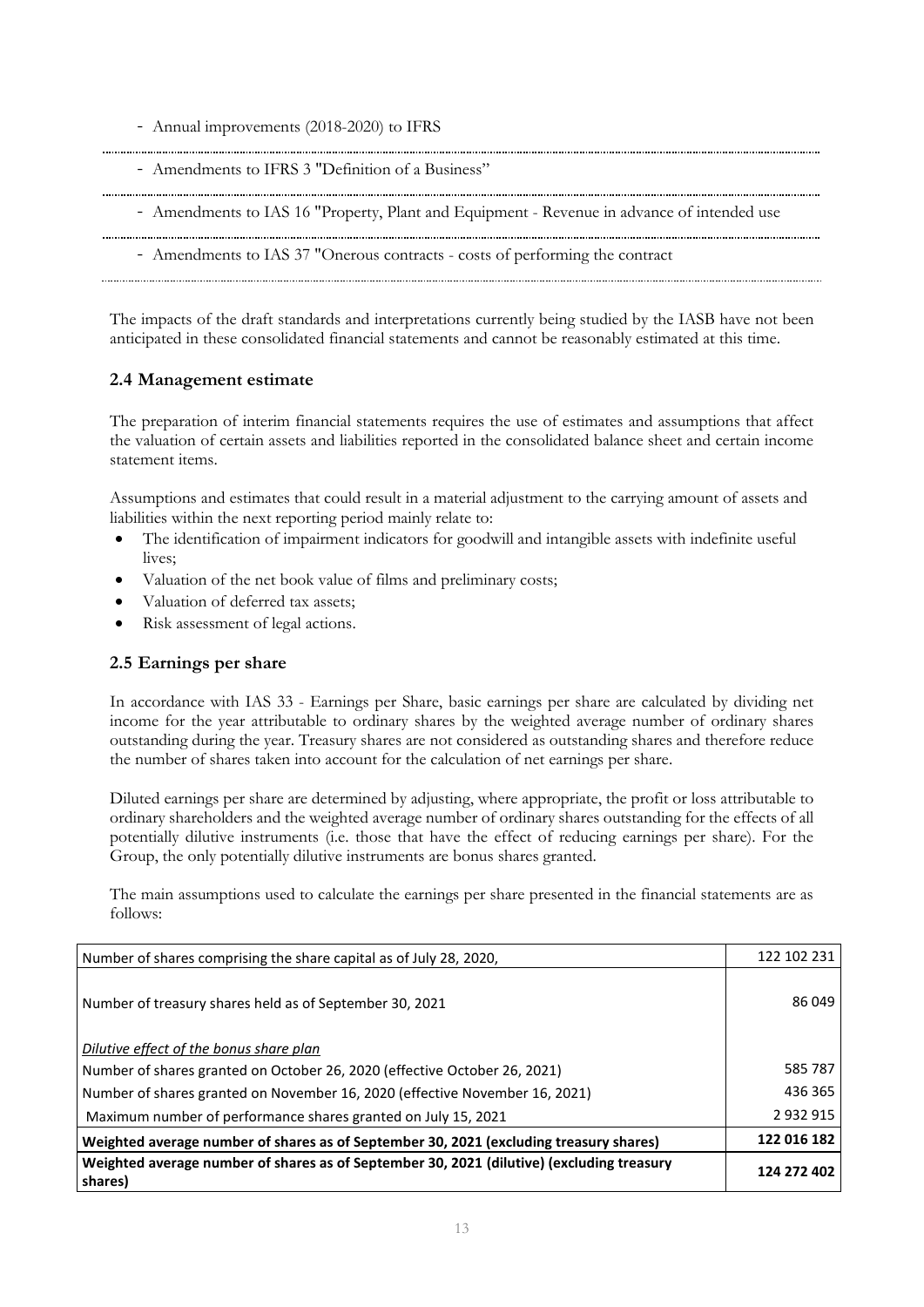## NOTE 3 - NOTES TO THE CONSOLIDATED BALANCE SHEET

## **3.1 Goodwill**

No change in the net value of goodwill as of September 30, 2021. Goodwill is fully impaired.

### **3.2 Intangible assets**

|                                  | 31.03.2021    |         | Movements during the period |             |            |  |
|----------------------------------|---------------|---------|-----------------------------|-------------|------------|--|
| ( <i>in thousands of euros</i> ) |               | $^+$    |                             | Other $(1)$ | 30.09.2021 |  |
| Films and audiovisual rights     | 1 4 2 3 1 5 8 | 15      |                             | 169         | 1 423 341  |  |
| Production costs                 | 35            | 974     |                             | 12          | 1 0 2 2    |  |
| Preliminary expenses             | 16 5 8 8      | 50      |                             | (12)        | 16 626     |  |
| Other                            | 78 5 22       | 250     | (188)                       | 852         | 79 436     |  |
| <b>Gross amount</b>              | 1518303       | 1 2 8 9 | (188)                       | 1 0 2 1     | 1 520 425  |  |
| Films and audiovisual rights     | (1400189)     | (6481)  |                             | (169)       | (1406839)  |  |
| Other                            | (78428)       | (62)    |                             | (852)       | (79342)    |  |
| <b>Depreciation/Provisions</b>   | (1478618)     | (6543)  |                             | (1 021)     | (1486181)  |  |
| <b>Net amount</b>                | 39 685        | (5254)  | (188)                       |             | 34 243     |  |

*(1) Changes in the scope of consolidation, transfers from one item to another, foreign exchange impact*

As of September 30, 2021, the net book values of intangible assets are as follows

| (in thousands of euros)        | 30.09.2021 | 31.03.2021 |
|--------------------------------|------------|------------|
| Preliminary expenses           | 961        | 963        |
| Production costs               | 1 0 2 2    | 35         |
| Completed films                | 32 166     | 38 5 93    |
| Other intangible assets        | 94         | 94         |
| <b>TOTAL INTANGIBLE ASSETS</b> | 34 243     | 39 685     |

The decrease in the net value of intangible assets over the period is mainly due to the amortization of films in the amount of €6.5 million.

Preliminary costs that have not resulted in a decision to shoot a film within five years of their first activation are written down. However, this principle does not apply to projects that have been capitalized for more than five years, where there are specific production commitments or genuine expressions of interest, or where the company considers that the duration of development does not call into question the likelihood of the project being filmed at term. As of September 30, 2021, the residual net book value of projects for which the first expenditure has been capitalized for less than 5 years amounts to  $\epsilon$ 961 thousand.

The company points out that films and audiovisual productions are amortized for each film or audiovisual production using the estimated revenue method, which consists of applying to the cost of the film the ratio resulting from the comparison between net earned revenues and total estimated net revenues, as specified in paragraph 2.7.4 of the notes to the consolidated financial statements for the fiscal year ending March 31, 2021. Total net revenues include (i) net earned revenues for the period, considering revenues and distribution costs of films in the US, and (ii) estimated net revenues for a maximum of 12 years from the date of first exhibition. The timeframe used remains the same as that used for the closing of the annual accounts on March 31, 2021.

As of September 30, 2021, "other intangible assets" mainly include the initial contribution paid in connection with the creation of the joint US film distribution and marketing platform, EuropaCorp Distribution LLC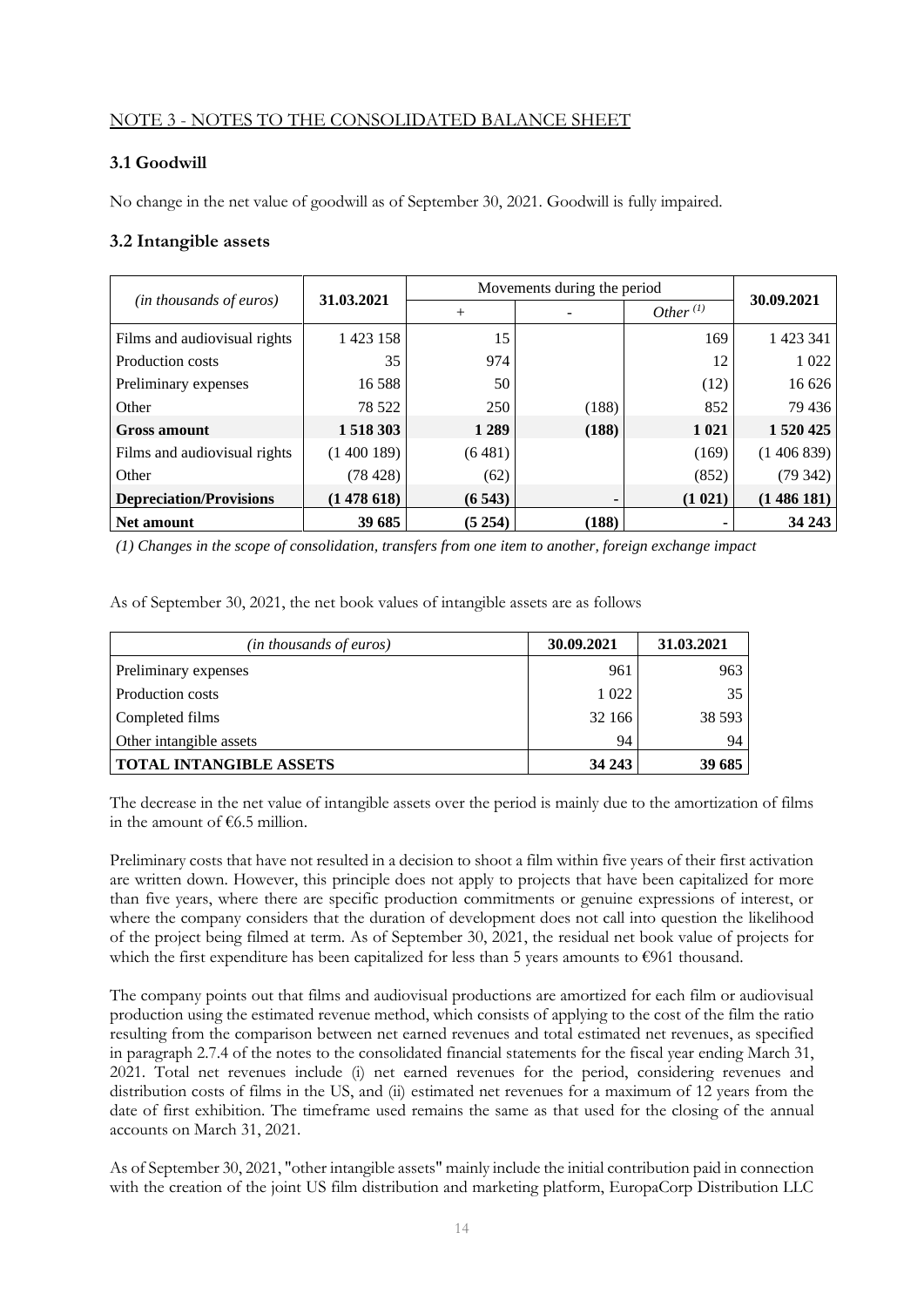(formerly "RED"), for \$30 million and the additional contribution of \$55 million paid during fiscal year 2014/2015 to settle the Group's obligations to Relativity. The total investment as of September 30, 2021, amounts to 78 million euros representing the equivalent of 85 million dollars. This investment has enabled the Group to conclude important contracts with Fox (Video), Amazon (SVOD / Pay TV) and Lionsgate (Video) during the previous years. This intangible asset, representing an entry fee, has an indefinite life and is, by definition, non-depreciable and is tested annually. This intangible asset has been fully impaired since March 31, 2019.

## **3.3 Property, plant and equipment**

|                                     |            | Movements during the period |      |                          |            |
|-------------------------------------|------------|-----------------------------|------|--------------------------|------------|
| (in thousands of euros)             | 31.03.2021 |                             |      | Other $^{(1)}$           | 30.09.2021 |
| Plant, machinery and equipment      | 7 3 2 6    |                             |      | $\overline{\phantom{0}}$ | 7 3 2 6    |
| Land, buildings                     | 5427       |                             |      | -                        | 5431       |
| Other property, plant and equipment | 1 874      |                             | (50) | -                        | 1841       |
| <b>Gross amount</b>                 | 14 627     | 21                          | (50) |                          | 14 5 98    |
| Plant, machinery and equipment      | (6867)     | (77)                        |      | -                        | (6945)     |
| Land, buildings                     | (2644)     | (111)                       |      | -                        | (2755)     |
| Other property, plant and equipment | (1671)     | (12)                        | 50   | (3)                      | (1636)     |
| <b>Depreciation/Provisions</b>      | (11182)    | (200)                       | 50   | (3)                      | (11335)    |
| <b>Net amount</b>                   | 3 4 4 5    | (179)                       |      | (3)                      | 3 2 6 3    |

*(1) Changes in the scope of consolidation, transfers from one item to another, foreign exchange impact*

Property, plant and equipment mainly comprise the assets held by Digital Factory (buildings, installations and technical equipment at the Saint-Denis site).

## **3.4 Other financial assets**

Other financial assets consist mainly of deposits and guarantees with a maturity of more than one year and non-consolidated securities (held by EuropaCorp SA).

| (in thousands of euros)                | 30.09.2021 | 31.03.2021 |
|----------------------------------------|------------|------------|
| Non-consolidated securities            | 500        | 500        |
| Loans and other receivables            | 610        | 610        |
| Deposits and guarantees due $> 1$ year | 7879       | 7 7 9 3    |
| Net amount                             | 8989       | 8 9 0 3    |

Deposits and guarantees mainly include guarantees paid to the Guilds for 4.8 million euros as well as the guarantee deposit paid to the lessor by EuropaCorp for an amount of 3.1 million euros within the framework of the commercial lease agreement for the Cité du Cinéma premises.

Non-consolidated investments correspond mainly to a minority stake held by EuropaCorp SA in the company ELZEVIR FILMS. These investments are recorded at their net value, which corresponds to the acquisition value of these shares less any depreciation calculated on the basis of the valuation of the subsidiary's film inventory.

## **3.5 Investments in associates**

*Les Studios de Paris* closes its accounts on December 31. For the purposes of closing the annual and halfyearly financial statements of the EuropaCorp group, the company has prepared a situation as of March 31, 2021, and September 30, 2021. Thus, the share of earnings recognized in EuropaCorp's consolidated financial statements corresponds to the company's operations from April 1, 2021 to September 30, 2021. EuropaCorp holds a 40% stake in this company and does not control it.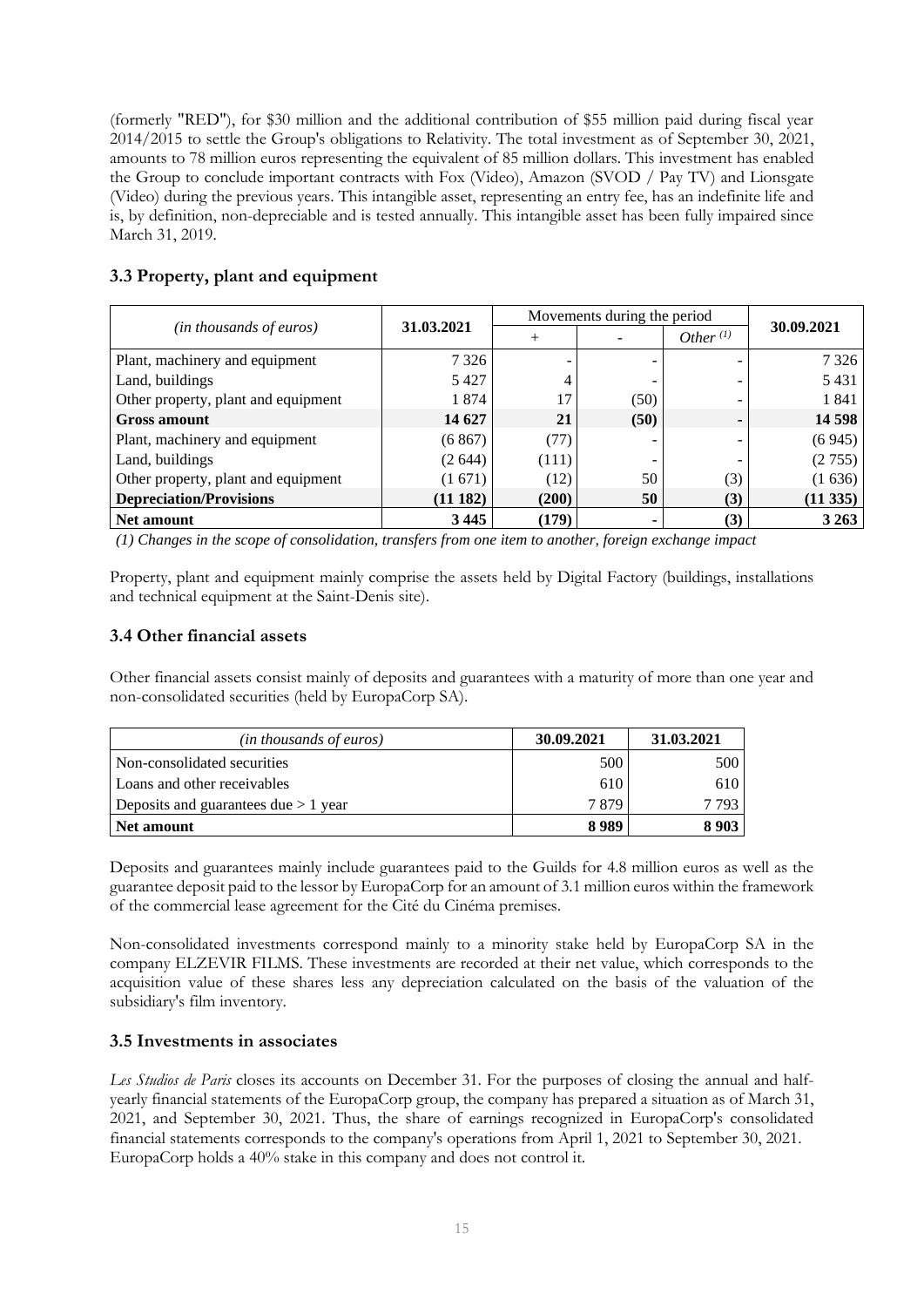|                                                       | <b>The Studios of Paris</b> |            |
|-------------------------------------------------------|-----------------------------|------------|
| (in thousands of euros)                               | 30.09.2021                  | 31.03.2021 |
| Control %                                             | 40,00%                      | 40,00%     |
| Book value of net assets held (in thousands of euros) | (3397)                      | (3331)     |
| Share of profit (loss)                                | (69)                        | (1 019)    |
| Contribution to consolidated equity                   | (9443)                      | $(9\,377)$ |
| Statement of financial position                       | 9653                        | 10 287     |
| Revenue                                               | 3 0 8 0                     | 3 0 1 4    |
| Net income                                            | (173)                       | (2 547)    |

Since March 31, 2021, the Group's share in the accumulated losses of Les Studios de Paris exceeds the carrying amount of its investment in the company. In accordance with IAS 28.38, the EuropaCorp Group has not recognized any share of the profit or loss as at September 30, 2021, in view of the losses incurred during the period. When Les Studios de Paris subsequently generates profits, the EuropaCorp group will only resume recognizing its share of the profits when this share is equal to or greater than its share of the unrecognized net losses. This share of unrecognized net losses amounts to 509,643 euros at September 30, 2021.

## **3.6 Trade receivables**

| (in thousands of euros)                      | 30.09.2021 | 31.03.2021 |
|----------------------------------------------|------------|------------|
| Trade receivables - nominal value            | 16 393     | 21 703     |
| Provision for trade receivables depreciation | (6552)     | (6596)     |
| Net value of trade receivables               | 9842       | 15 107     |
| <b>Contract assets</b>                       | 10 190     | 7842       |
| <b>Total trade receivables</b>               | 20 031     | 22 949     |

Receivables are recorded at their face value less provisions for impairment of uncollectible amounts. An estimate of the amount of doubtful receivables is made when it is no longer probable that the entire receivable will be recovered. Bad debts are recognized as losses when they are identified as such.

Receivables due in more than one year are mainly held with French television channels.

When the Group has production credits, EuropaCorp allocates a portion of these receivables as collateral for the credits granted by the lending institutions. The receivables are nevertheless maintained in the balance sheet under trade receivables, as only the payment is delegated to the banks.

The decrease in trade receivables should be seen in the context of the decrease in revenues over the period.

#### **3.7 Other receivables**

#### **Details of receivables by nature:**

| (in thousands of euros)                 | 30.09.2021 | 31.03.2021 |
|-----------------------------------------|------------|------------|
| Advances and down-payments to suppliers | 2620       | 2425       |
| Support funds (CNC)                     | 9585       | 9585       |
| Tax and social security credits         | 3 3 6 8    | 4 1 9 9    |
| Other receivables                       | 7665       | 7735       |
| <b>Gross amount</b>                     | 23 238     | 23 944     |
| Depreciation provisions                 | (16 460)   | (16385)    |
| Net amount                              | 6 7 7 8    | 7558       |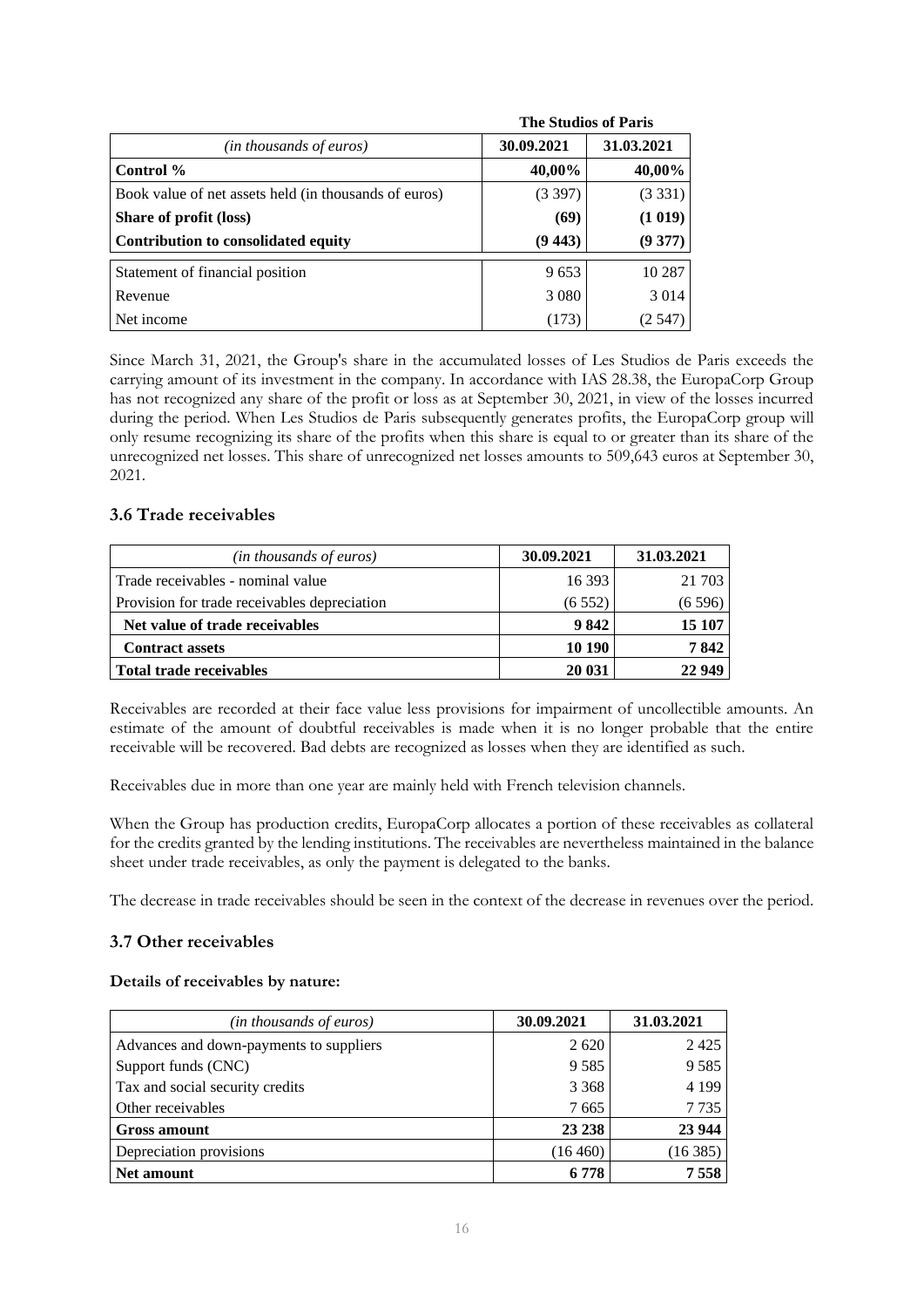The receivable from the CNC at September 30, 2021 breaks down into  $\epsilon$ 7.1 million of producer subsidy, €1.6 million of distributor subsidy, €0.5 million of video publisher subsidy and €0.4 million of export subsidy. As of September 30, 2021, this receivable was impaired to the extent of €9.1 million in view of the change of nationality of the majority shareholder on July 28, 2020 (impairment recorded in fiscal year 2019/2020).

Other receivables consist mainly of receivables from co-producers. All these receivables are due within one year.

## **3.8 Shareholders' equity**

#### 3.8.1 Composition of the capital

As of September 30, 2021, the Company's share capital amounted to 41,514,758.54 euros, divided into 122,102,231 ordinary shares with a par value of 0.34 euros each, all of the same class and fully paid up.

As of the date of publication of this report, the Company's capital stock was increased to 41,862,290.22 euros, divided into 123,124,383 shares with a par value of thirty-four (34) cents each (see Activity Report, *6.1. Capital increases linked to free share issues).*

#### 3.8.2 Dividends

The Group did not pay a dividend during the period.

#### 3.8.3 Allocation of free shares

The Combined Shareholders' Meeting of September 28, 2020, authorized the Board of Directors to make bonus share grants to employees and officers of the Company.

The Board of Directors has decided to proceed on July 15, 2021, with the allocation of free performance shares to all employees of the Company and its French subsidiaries and to its Chief Executive Officer. The Board of Directors considered that this was to align the interests of employees and the Chief Executive Officer with the Company's performance. The definitive allocation of these free shares is conditional on the beneficiaries' presence in the Company as of March 31, 2024, and on a performance criterion relating to the achievement of a profit target (95%) and a non-financial target (5%).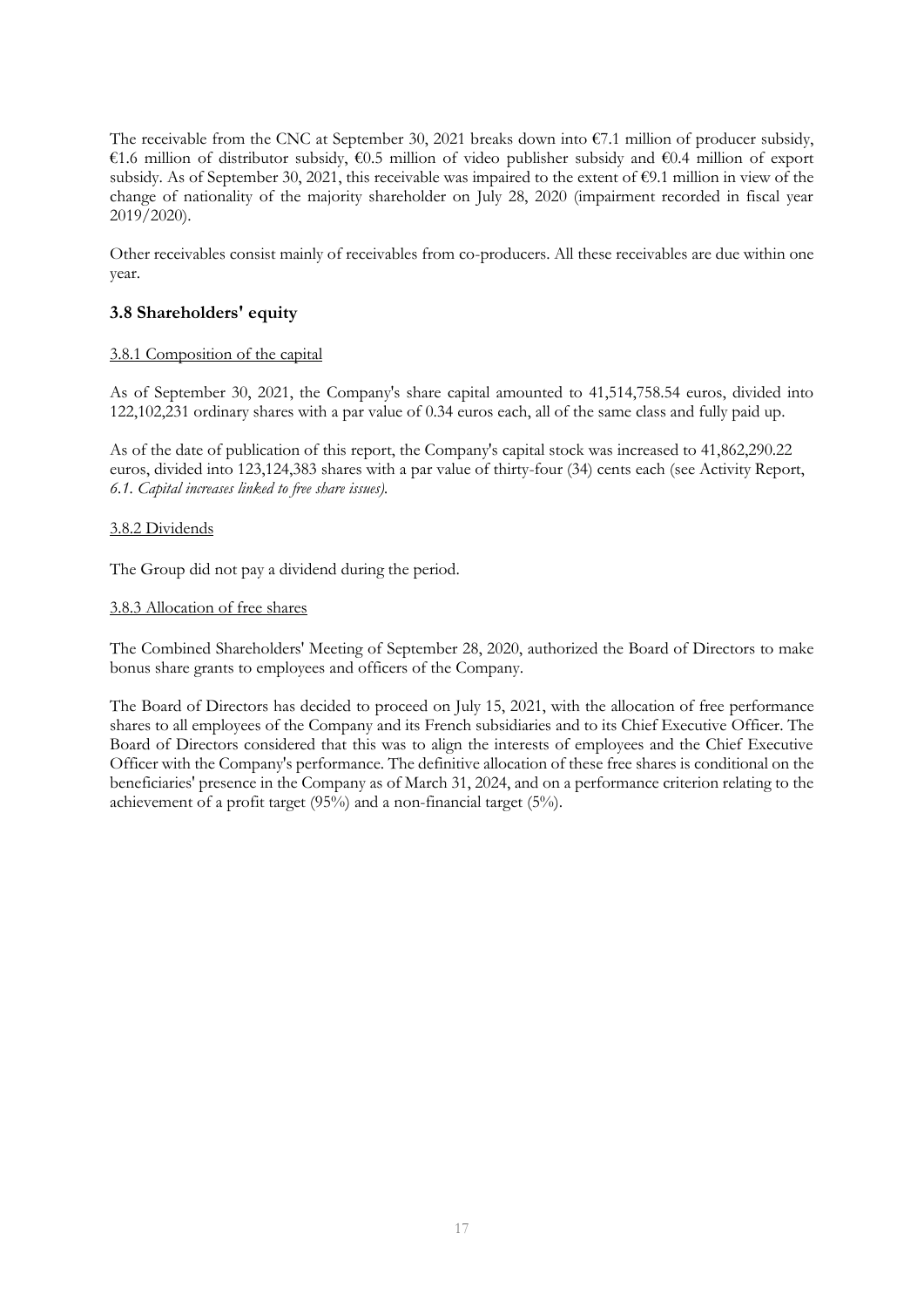## **3.9 Borrowings and financial liabilities**

The Group defines net financial debt as all financial debts, including financial instruments linked to debts and financial investments, less cash, cash equivalents and related financial instruments.

The company's net financial debt is as follows

| (in thousands of euros)                 | 30.09.2021 | 31.03.2021 |
|-----------------------------------------|------------|------------|
| Bonds $> 1$ year                        |            |            |
| Deposits and guarantees received        | 514        | 613        |
| Other loans and related debt $> 1$ year |            |            |
| Production credits                      | 73 158     | 83 862     |
| Total Loans Maturing > 1 year           | 73 672     | 84 475     |
| Bonds $<$ 1 year                        |            |            |
| Bank loans                              |            |            |
| Other loans and related debt $< 1$ year |            |            |
| Production credits                      | 12 169     | 6 0 0 8    |
| Bank loans and overdrafts               |            | 93         |
| Marketable securities                   | (658)      | (658)      |
| Cash and cash equivalents               | (47 938)   | (46 294)   |
| Net debt                                | 37 246     | 43 625     |

This decrease in net debt since March 31, 2021 is mainly due to the payment of the first instalment under the Safeguard Plan concerning the repayment of the main credit line available to the Company, for 6 million euros.

The financing of film production is achieved in particular through credit facilities that the company specifically allocates to films (credit lines, bank overdrafts, etc.). The actual costs incurred in respect of the specific financing allocated to the productions during the period are included in the capitalized cost of the films.

The amounts of indebtedness shown in the net financial debt table above correspond to the decompensated balances of the Group's various cash accounts.

The marketable securities held by the Group are money-market mutual funds. These securities seek a return close to the EONIA. They are mainly invested in the money and interest rate markets. They do not present a significant risk of loss of value.

At September 30, 2021, marketable securities consisted of money market funds.

#### **3.10 Leases**

| (in thousands of euros)                               | 30.09.2021 | 31.03.2021 |
|-------------------------------------------------------|------------|------------|
| <b>Right to use leased property</b>                   | 6 5 2 5    | 7830       |
| Lease liabilities - portion due in more than one year | (6345)     | (7819)     |
| Lease liabilities - current portion                   | (3 206)    | (2628)     |
| <b>Total lease liabilities</b>                        | (3026)     | (2616)     |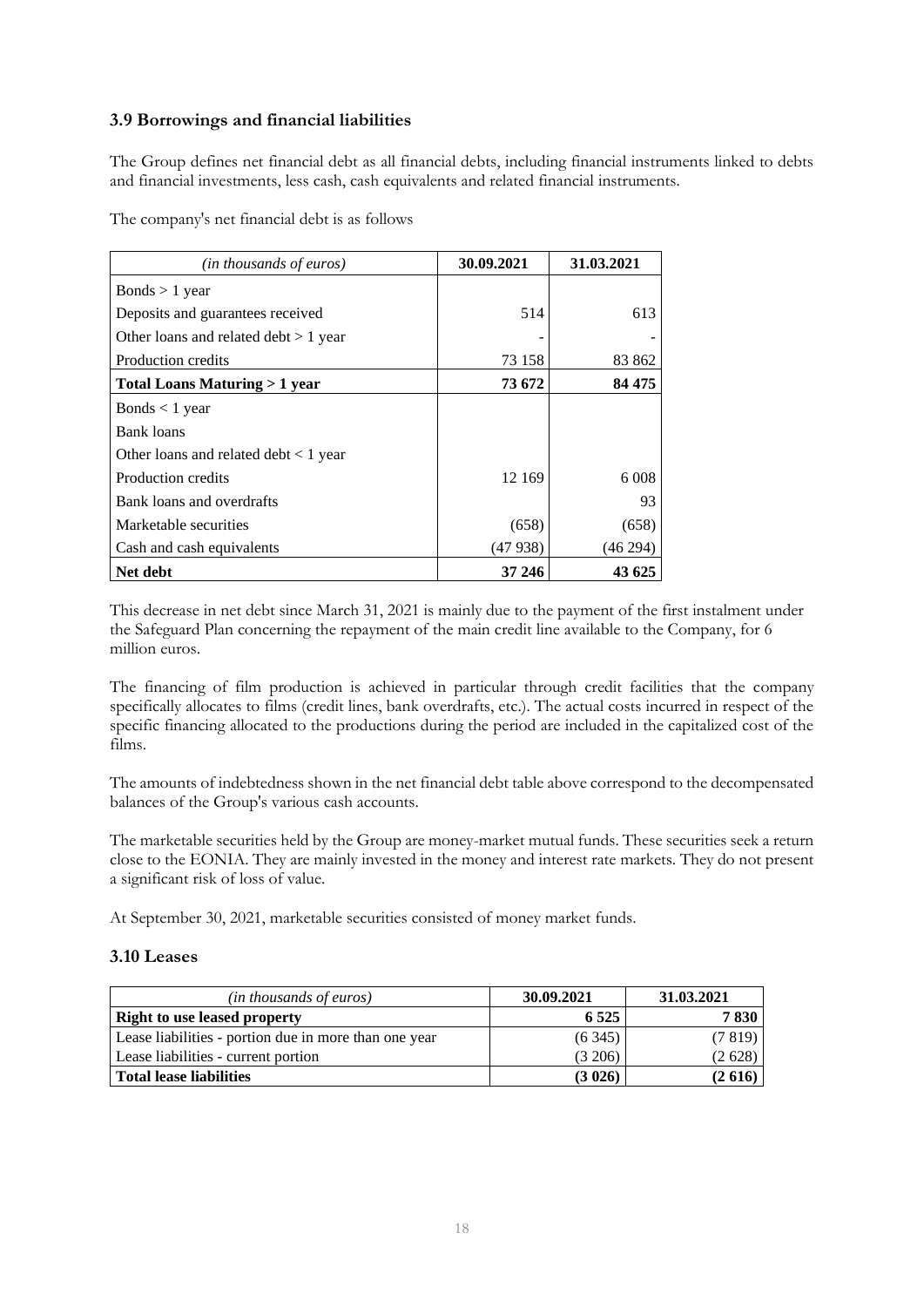## **3.11 Financial instruments**

The Group's cash requirements are covered by its operating cash flow, supplemented by overdraft facilities, sales contracts and specialized production credits.

The table below provides a comparison by category of the carrying amounts and fair values of all the Group's financial instruments:

|                                      | 30.09.2021                                          |                   | <b>Breakdown by instrument category</b> |                                  |                                 |                               |                                  |
|--------------------------------------|-----------------------------------------------------|-------------------|-----------------------------------------|----------------------------------|---------------------------------|-------------------------------|----------------------------------|
| (in thousands of euros)              | Net book<br>value in the<br><b>balance</b><br>sheet | <b>Fair value</b> | <b>Fair value</b><br>by income          | Available-<br>for-sale<br>assets | <b>Loans</b> and<br>receivables | Debts at<br>amortized<br>cost | <b>Derivative</b><br>instruments |
| Non-consolidated equity investments  |                                                     |                   |                                         |                                  |                                 |                               |                                  |
| Other non-current financial assets   | 8989                                                | 8989              |                                         |                                  | 8989                            |                               |                                  |
| Other current financial assets       |                                                     |                   |                                         |                                  |                                 |                               |                                  |
| Derivative instruments - assets      |                                                     |                   |                                         |                                  |                                 |                               |                                  |
| Cash and cash equivalents            | 48 5 95                                             | 48 5 95           | 48 5 95                                 |                                  |                                 |                               |                                  |
| <b>Financial assets</b>              | 57 584                                              | 57 584            | 48 595                                  |                                  | 8989                            |                               |                                  |
| Financial debts of more than 1 year  | 73 158                                              | 73 158            |                                         |                                  |                                 | 73 158                        |                                  |
| Financial debts of less than 1 year  | 12 683                                              | 12 683            |                                         |                                  |                                 | 12 683                        |                                  |
| Derivative instruments - liabilities |                                                     |                   |                                         |                                  |                                 |                               |                                  |
| <b>Financial liabilities</b>         | 85 842                                              | 85 842            | $\blacksquare$                          | ۰.                               | ۰.                              | 85 842                        |                                  |

|                                      | 31.03.2021                                          |                   | <b>Breakdown by instrument category</b> |                                  |                                 |                               |                                  |
|--------------------------------------|-----------------------------------------------------|-------------------|-----------------------------------------|----------------------------------|---------------------------------|-------------------------------|----------------------------------|
| ( <i>in thousands of euros</i> )     | Net book<br>value in the<br><b>balance</b><br>sheet | <b>Fair value</b> | <b>Fair value</b><br>by income          | Available-<br>for-sale<br>assets | <b>Loans</b> and<br>receivables | Debts at<br>amortized<br>cost | <b>Derivative</b><br>instruments |
| Non-consolidated equity investments  |                                                     |                   |                                         |                                  |                                 |                               |                                  |
| Other non-current financial assets   | 8 9 6 1                                             | 8961              |                                         |                                  | 8961                            |                               |                                  |
| Other current financial assets       |                                                     |                   |                                         |                                  |                                 |                               |                                  |
| Derivative instruments - assets      |                                                     |                   |                                         |                                  |                                 |                               |                                  |
| Cash and cash equivalents            | 46 952                                              | 46 9 52           | 46 952                                  |                                  |                                 |                               |                                  |
| <b>Financial assets</b>              | 55 912                                              | 55 9 12           | 46 952                                  |                                  | 8961                            |                               |                                  |
| Financial debts of more than 1 year  | 83 862                                              | 83 862            |                                         |                                  |                                 | 83 862                        |                                  |
| Financial debts of less than 1 year  | 6.715                                               | 6 7 1 5           |                                         |                                  |                                 | 6 7 1 5                       |                                  |
| Derivative instruments - liabilities |                                                     |                   |                                         |                                  |                                 |                               |                                  |
| <b>Financial liabilities</b>         | 90 577                                              | 90 577            | ۰.                                      |                                  |                                 | 90 577                        |                                  |

IFRS 7 requires the classification of assets and liabilities measured at fair value into three levels:

- Level 1 includes valuations based on quoted prices in an active market for identical assets or liabilities;
- Level 2 includes valuations based on observable market data, not included in Level 1;
- Level 3 includes valuations based on unobservable market data.

The financial instruments used by EuropaCorp are all level 1.

In the normal course of business, the Group is exposed to interest rate and currency risks that may have an impact on its net worth.

• *Interest rate risk:*

The Group's exposure to interest rate risk relates mainly to the portion drawn down on revolving credit lines. The main credit line bears interest at EURIBOR plus a margin of 3.25%.

The maturity schedule of financial assets and liabilities as at September 30, 2021 is as follows: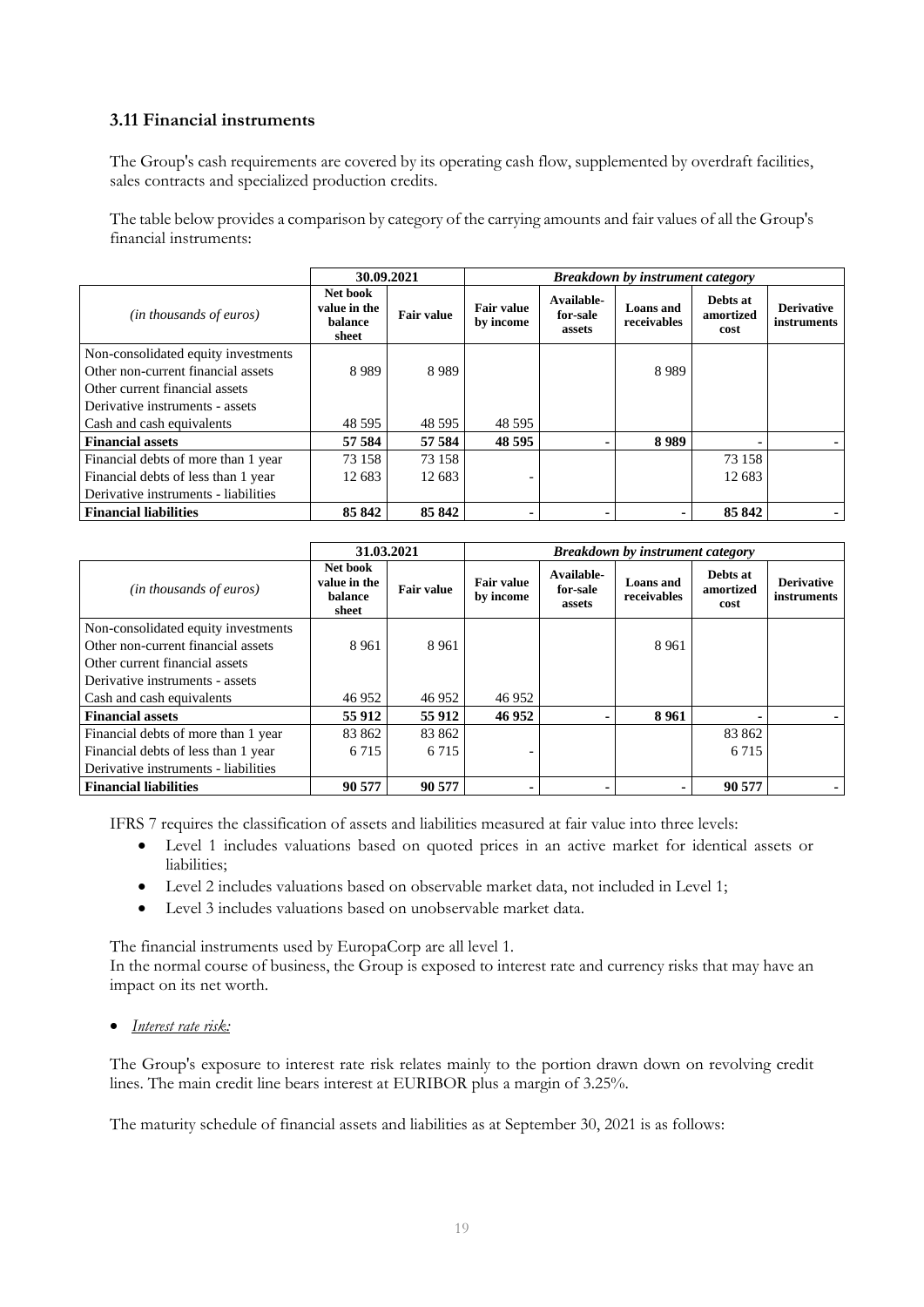|                                   | 30.09.2021 |            | <b>Maturities</b> |             |
|-----------------------------------|------------|------------|-------------------|-------------|
| (in thousands of euros)           |            | $<$ 1 year | 1-5 years         | $>$ 5 years |
| Fixed rate financial assets       |            |            |                   |             |
| Variable rate financial assets    | 48 595     | 48 5 95    |                   |             |
| Financial assets not exposed      | 8989       |            | 8 3 7 9           | 610         |
| <b>Financial assets</b>           | 57 584     | 48 595     | 8 3 7 9           | 610         |
| Fixed rate financial liabilities  |            |            |                   |             |
| Floating-rate financial assets    | 85 842     | 12 7 25    | 38 510            | 34 607      |
| Financial liabilities not exposed |            |            |                   |             |
| <b>Financial liabilities</b>      | 85 842     | 12725      | 38 510            | 34 607      |

The monitoring of interest rate risk and sensitivity can be summarized as follows as of September 30, 2021 (assumption used: 0.5-point increase in interest rates):

| (in thousands of euros)      | <b>Fixed rate</b> | <b>Variable</b><br>rate | Not exposed | <b>Total</b> |
|------------------------------|-------------------|-------------------------|-------------|--------------|
| Financial assets             |                   | 48 5 95                 | 8989        | 57 584       |
| <b>Financial liabilities</b> |                   | 85 842                  |             | 85 842       |
| Net equity before hedging    |                   | (37246)                 | 8989        | (28 258)     |
| "Hedging"                    |                   |                         |             |              |
| Net equity after hedging     |                   | (37246)                 | 8989        | (28 258)     |
| <b>Sensitivity</b>           |                   | (186)                   |             | (186)        |

#### • *Foreign exchange risk:*

The Group is exposed to financial statement translation risk for subsidiaries whose accounts are denominated in foreign currencies, and to transactional risk of exchange rate fluctuations for revenues generated outside the euro zone. This risk also applies to production costs denominated in foreign currencies relating to the portion of certain films shot outside the euro zone. When a significant portion of revenues generated in international markets is denominated in foreign currencies, significant production costs may be denominated in the same currencies. Thus, the Group may benefit from a natural hedge, depending on the respective importance of these flows in the opposite direction.

The Group may also use various financial instruments to hedge foreign exchange risks on cash flows, particularly with regard to fluctuations in the US dollar against the euro. For example, when the company is committed to paying significant expenses in foreign currencies, it may sign forward exchange contracts or currency options with financial institutions.

In accordance with IAS 39, as the Group has chosen not to apply hedge accounting, changes in the fair value of forward purchases and sales in foreign currencies carried out by EuropaCorp are recognized in financial income or loss. The fair value of these instruments, recorded as assets or liabilities in the consolidated balance sheet under "Other receivables" or "Other payables", is determined on the basis of their market value valued according to the closing exchange rates.

As at September 30, 2021, the Company has no hedging instruments measured at fair value.

## • *Liquidity risk:*

The liquidity risk to which EuropaCorp is subject is inherent to the business of producing and distributing cinematographic works. In fact, several months generally separate the investments required for the production and promotion of a film from the receipt of operating revenues. This time lag can make it necessary to resort to bank financing. Although EuropaCorp endeavors to limit its financial exposure as far upstream as possible through a policy of pre-selling international distribution rights and television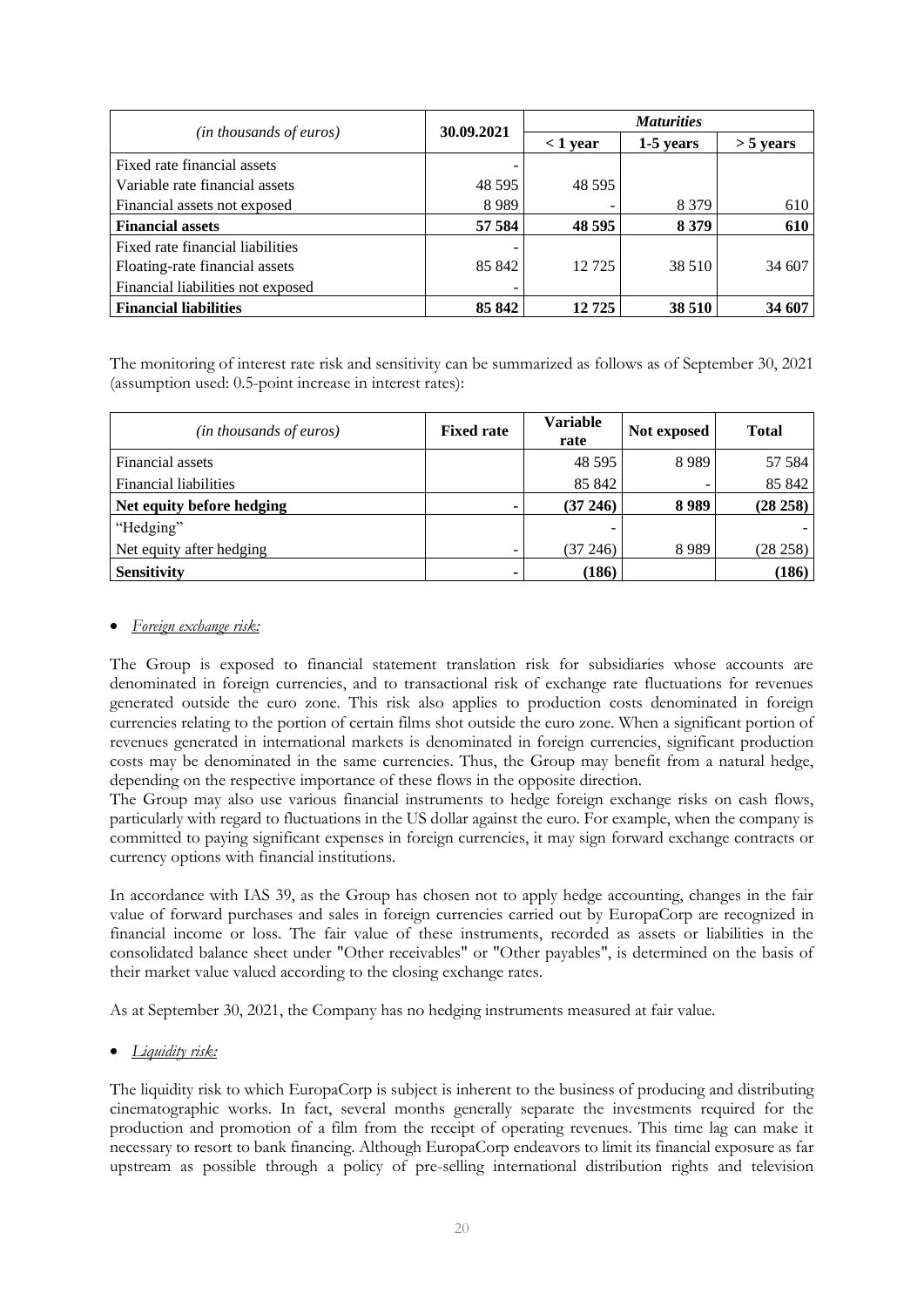broadcasting rights for the films it produces, EuropaCorp cannot guarantee that it will always be able to implement such a policy, nor that it will be exempt from all liquidity risk.

In order to cope with the time lag between investments and the receipt of film revenues, EuropaCorp had a Senior reusable line of credit enabling it to mobilize receivables linked to contracts for a maximum total amount equivalent to \$190 million.

As of March 31, 2020, 85.6 million euros had been drawn down on the main credit line.

This Senior credit facility was to be repaid at the end of a five-year period, i.e. by October 21, 2019 at the latest. Under the Safeguard Plan, approved on July 24, 2020 by the Bobigny Commercial Court, and extended from seven to nine years following the Covid-19 epidemic and its impact on the Group's productions, the following payment schedule has been defined:

| Year                  |      |       |       |           |                       |       |                          |       |       |
|-----------------------|------|-------|-------|-----------|-----------------------|-------|--------------------------|-------|-------|
| reimbursement  <br>Ω1 | 5,8% | 11.8% | 10,6% | 7%<br>0.7 | $1 \cap$<br>4%<br>. . | 12,4% | $\sim$<br>$1\%$<br>1/4.1 | 14,6% | 13,6% |

On July 30, 2020, EuropaCorp Pictures LLC as Borrower, EuropaCorp Finance LLC as Parent, the Lenders and Comerica Bank, acting as Agent, entered into a credit agreement entitled Credit, Security, Guaranty and Pledge Agreement.

This new reusable line of credit allows the Company to mobilize receivables related to sales contracts for a maximum amount of \$100 million, which can be increased by mutual agreement by an additional \$25 million. Most of this financing is provided directly or indirectly by a new generation of Vine funds (Funds IV) separate from the current shareholder Vine Funds. The balance of the financing may be provided by some of the Vine Funds.

The purpose of this financing is to pay the costs associated with the production, the financing fees and interest and, if necessary, the working capital requirement. This new financing facility has a term of 5 years from the date of signature and bears interest at 8% per annum (for more details, see the chapter "Material Contracts" of the 2020/2021 Universal Registration Document, pages 169 to 171).

#### • *Credit risk:*

The most significant receivables concern the International Sales and TV Sales France activities. For TV sales in France, the credit risk is considered low given the size of the broadcasters and the history and quality of the relationships maintained with them.

As far as international sales are concerned, the EuropaCorp Group's policy consists of choosing reference partners in each country where its films are distributed, with whom it has worked on several occasions in the past, while seeking to diversify its potential partners, in particular through regular contacts with the various foreign players at film markets such as Cannes (Marché du Film), Los Angeles (American Film Market), or Berlin (European Film Market).

Given the fact that the credit risk is considered low, the EuropaCorp Group has not deemed it appropriate, at this time, to take out credit insurance.

The table below shows the total amount of credit risk, broken down by major asset class as of September 30, 2021:

| (in thousands of euros)                  | 30.09.2021 |
|------------------------------------------|------------|
| Trade receivables                        | 20 031     |
| <b>Marketable securities</b>             |            |
| Other receivables exposed to credit risk |            |
| Total                                    |            |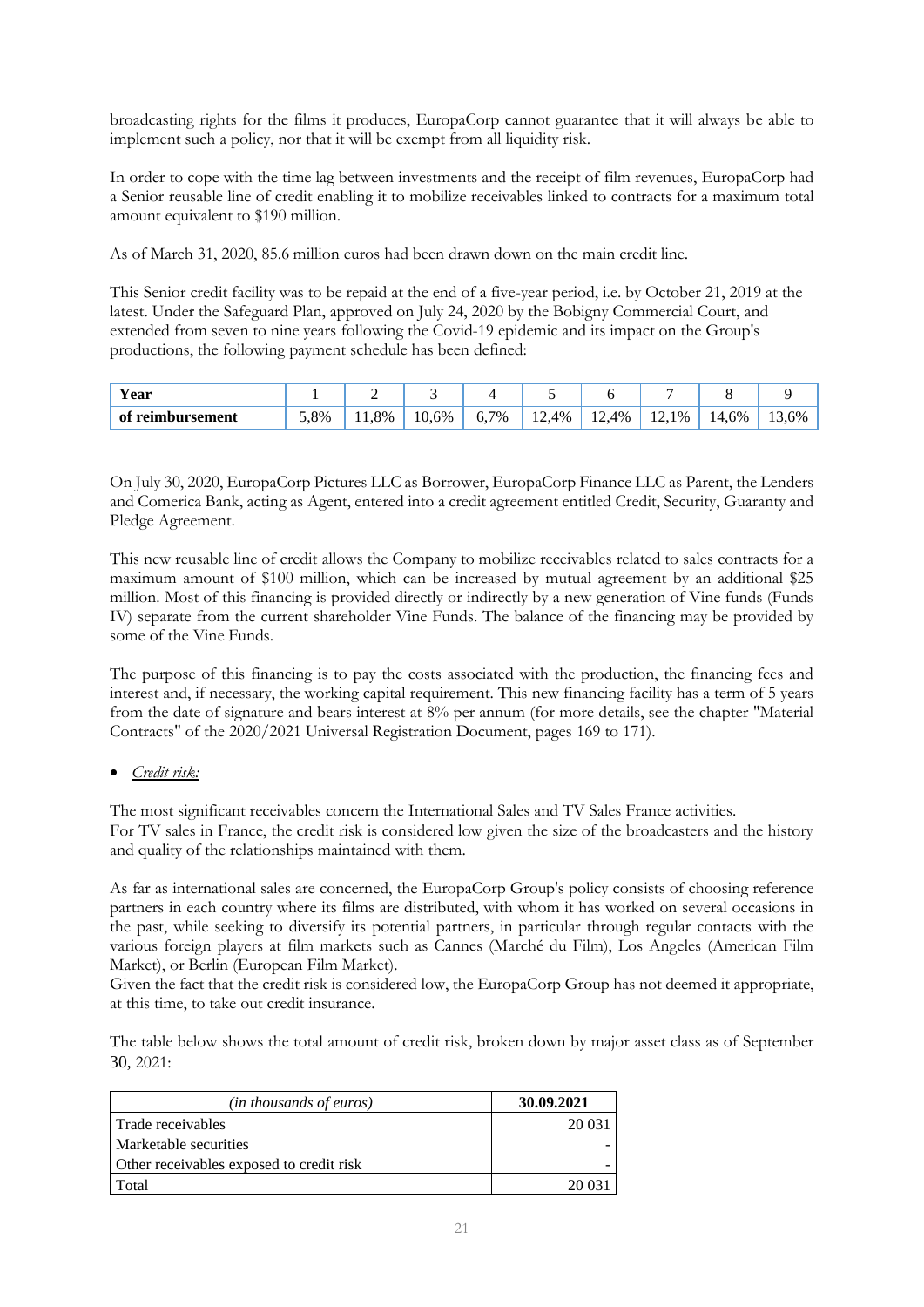# • *Equity risk:*

EuropaCorp generally invests its available cash in monetary products in euros or in secured products (certificates of deposit, commercial paper, term accounts, etc.). It therefore considers that it is not exposed to any equity risk at September 30, 2021.

In addition, as of September 30, 2021, EuropaCorp held 86,049 of its own shares, valued at 65 thousand euros.

| ( <i>in thousands of euros</i> ) | Third-party equity<br>portfolio or equity mutual<br>funds | <b>Treasury shares portfolio</b> |
|----------------------------------|-----------------------------------------------------------|----------------------------------|
| Asset position                   | None                                                      |                                  |
| Off balance sheet                | None                                                      |                                  |
| <b>Overall net position</b>      | <b>None</b>                                               |                                  |

## **3.12 Trade and other payables**

#### **Details of other liabilities by nature:**

| (in thousands of euros)                         | 30.09.2021 | 31.03.2021 |
|-------------------------------------------------|------------|------------|
| Trade payables                                  | 29 700     | 30 614     |
| <b>Equity investment liabilities</b>            |            |            |
| Advances and down-payments on orders            | 1451       | 1 0 8 4    |
| Taxes and social security contributions payable | 4 5 22     | 5 5 5 6    |
| Miscellaneous liabilities                       | 3 3 9 5    | 2948       |
| <b>Total other financial liabilities</b>        | 9 3 6 8    | 9588       |
| Total operating liabilities                     | 39 069     | 40 202     |

Trade payables as of September 30, 2021, mainly comprise accrued expenses consisting of repayments due to third parties (participation and residuals).

Tax and social security liabilities consist mainly of VAT collected and accrued expenses on taxes and various contributions.

All current liabilities are due within one year.

## **3.13 Other assets and liabilities (non-current and current)**

Other current assets consist mainly of prepaid expenses of €1.1 million as of September 30, 2021 for expenses incurred on productions not yet exploited on the media concerned.

Other current liabilities consist solely of deferred income in respect of invoiced revenues for which the event giving rise to recognition of the corresponding revenue has not occurred by September 30, 2021. Deferred income is classified as non-current liabilities when the revenue recognition date is more than one year. The current portion of deferred income amounts to €6,303 thousand.

Other liabilities (current and non-current) break down as follows: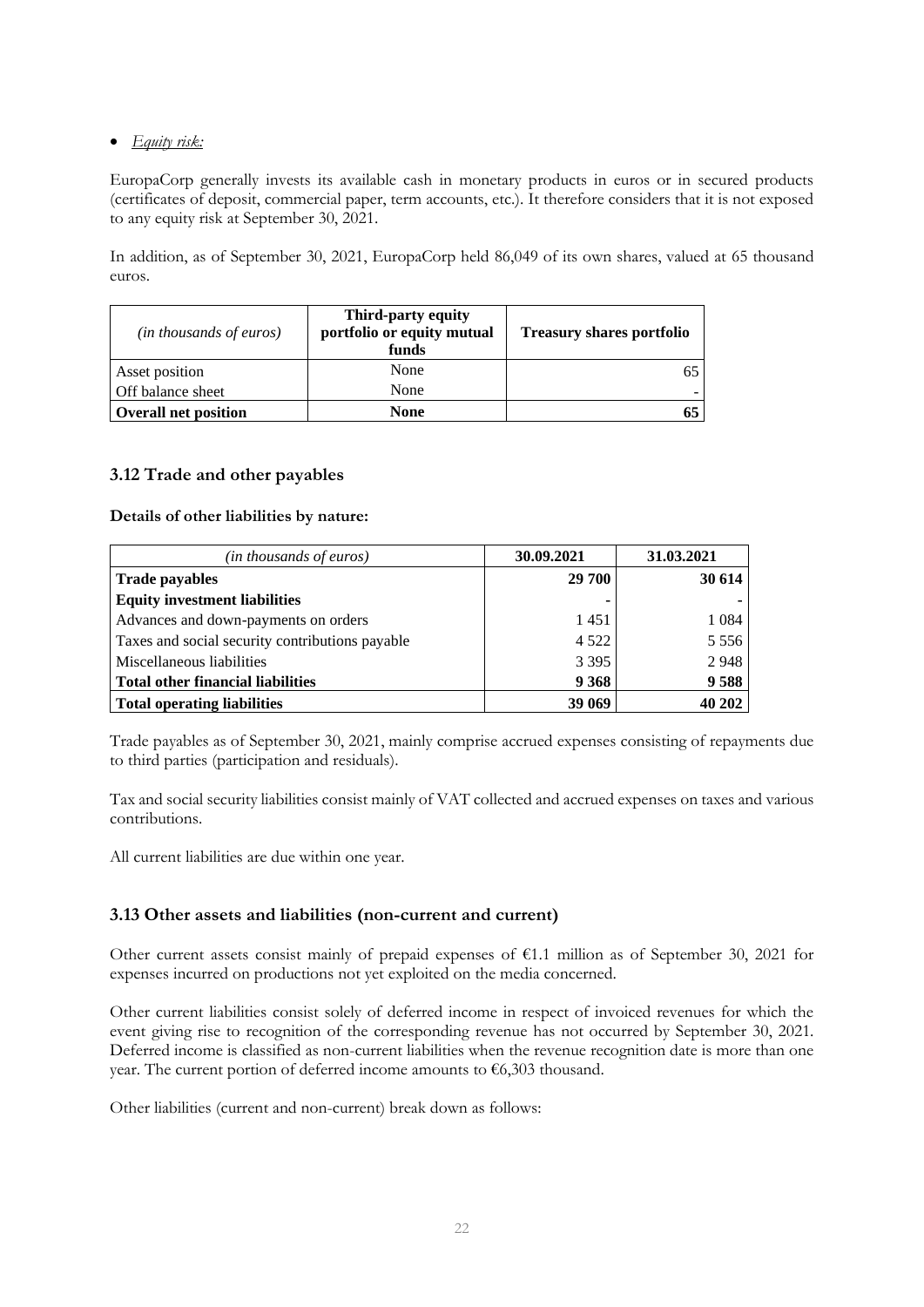| (in thousands of euros)                         | 30.09.2021 | 31.03.2021 |
|-------------------------------------------------|------------|------------|
| <b>Subsidies</b>                                |            |            |
| Other deferred income                           | 933        | 204        |
| <b>Total deferred income</b>                    | 933        | 204        |
| TV rights items                                 | 5 0 3 1    | 9613       |
| Undelivered international sales                 | 1914       | 942        |
| <b>Total contract liabilities</b>               | 6945       | 10 555     |
| <b>Total other</b>                              | 3 5 20     | 4687       |
| Total other current and non-current liabilities | 11 397     | 15 4 45    |

## NOTE 4 - NOTES TO THE CONSOLIDATED INCOME STATEMENT

#### **4.1 Revenue**

| (in thousands of euros)                         | 30.09.2021      | 30.09.2020 |
|-------------------------------------------------|-----------------|------------|
| Production                                      | 16 122          | 24 477     |
| <b>Distribution</b>                             | 14              | 204        |
| Video                                           | 694             | 437        |
| Events                                          | $\qquad \qquad$ | (25)       |
| Miscellaneous                                   | 490             | 1 0 6 7    |
| Sales figures                                   | 17 320          | 26 159     |
| Of which financial support generated (including |                 |            |
| Cosip)                                          | -               |            |
| Of which revenues generated from exports        | 7468            | 11 312     |

The EuropaCorp Group's consolidated revenues amounted to 17.3 million euros, compared to 26.2 million euros for the first half of the previous fiscal year, a decrease of 34%.

#### Production" revenues:

International sales amounted to  $\epsilon$ 5.8 million, or approximately 33% of total revenues. They decreased by €3.8 million compared to the first half of the previous fiscal year (which included the last deliveries on *Kursk*  and *Braqueurs d'élite*). In the first half of this year, they included royalties on the films *Lucy* and *Taken 3*.

Television & SVOD sales in France and the United States amounted to  $\epsilon$ 10.0 million in the first half of 2021/2022, or 58% of revenues, a decrease of (1.2) million (-11%) compared with the first half of 2020/2021. They include the opening of new rights windows in France, notably for *Valerian and the City of a Thousand Planets.*

Revenues from the TV Series business amounted to €(0.3) million (statements on the *Taken* series), compared with €3.3 million at September 30, 2020.

Revenues from derivative rights (partnerships, licenses, etc.), post-production and co-productions signed by the Group totaled  $\epsilon$ 1.2 million for the first half of the fiscal year, compared to  $\epsilon$ 1.3 million for the first half of the previous fiscal year.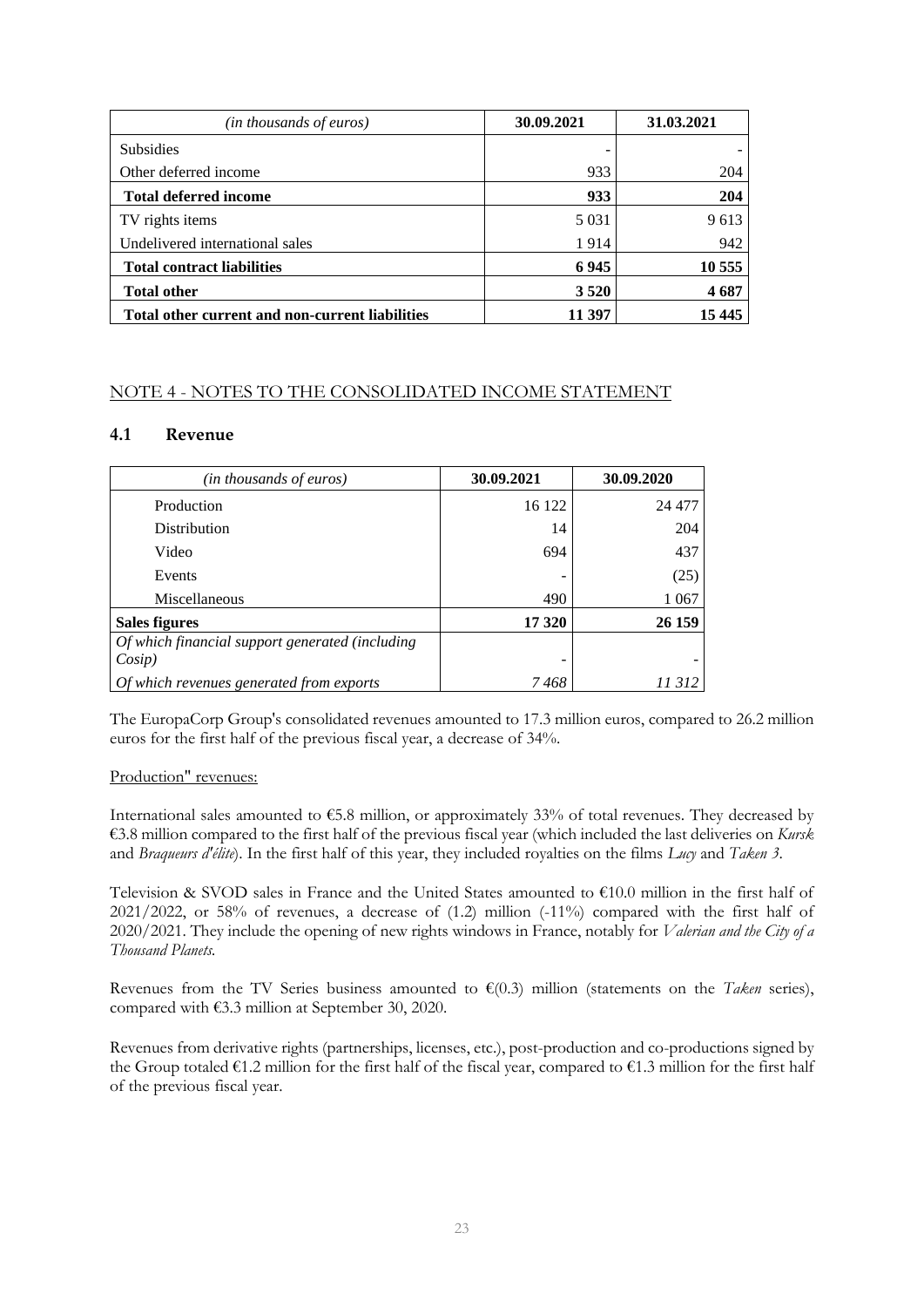#### Distribution" revenues:

No revenues were generated by the Theatrical distribution, as no releases took place during the half-year, compared with €0.2 million in the first half of 2020/2021.

#### Video revenues:

Video & VOD activities in France and the United States amounted to  $\epsilon$ 0.7 million, compared to  $\epsilon$ 0.4 million last year, and mainly concerned VOD in France.

In general, the Group points out that its revenues are linked to the release schedule of its films under different modes of exploitation, the timing of which may lead to significant variations in revenues per channel from one half-year to the next. Revenues and earnings for a given half-year are therefore not indicative of annual revenues and earnings.

## **4.2 Operating margin**

Due to the decline in revenues, the operating margin decreased by 16% to  $\epsilon$ 9.0 million compared with  $\epsilon$ 10.6 million in the first half of the previous year. However, the margin rate is up significantly to 52% compared with 41% in the first half of 2020/2021. This improvement is mainly due to lower depreciation and amortization on catalog films.

## **4.3 Structure costs**

Overhead costs amounted to  $\epsilon$ (6.7) million for the six months ended September 30, 2021, slightly up on the level of overhead costs for the first half of the previous fiscal year at  $\epsilon$ (6.1) million. This increase of  $\epsilon$ 0.6 million compared to September 30, 2020 (+9%) is explained in particular by the IFRS adjustment related to free share plans.

## **4.4 Other operating income and expenses**

| (in thousands of euros)             | 30.09.21 | 30.09.20 |
|-------------------------------------|----------|----------|
| Other operating income and expenses | 400      | (2, 409) |

Other operating income and expenses amounted to  $\epsilon_{0.4}$  million (reversal of provisions for contingencies and losses) compared with  $E(2.4)$  million in the first half of the previous year, which included fees related to the debt restructuring finalized in the summer of 2020.

#### **4.5 Financial result**

| (in thousands of euros)              | 30.09.2021 | 30.09.2020 |
|--------------------------------------|------------|------------|
| Financial result of net indebtedness | (1436)     | (3020)     |
| Other financial income and expenses  | 61         | 1 099      |
| Net gain from debt restructuring     |            | 134 921    |
| <b>Financial result</b>              | (1375)     | 133 000    |

The financial result for the first half of the previous year was impacted by a "technical" profit of €134.9 million linked to the two consecutive capital increases resulting from the July 2020 debt restructuring (application of IFRIC 19). Excluding this exceptional item, financial income amounted to  $\epsilon$ (1.9) million. The financial result for the first half of 2021/2022 of (1.4) million euros breaks down as follows:

- $\epsilon$ (1.4) million: cost of financial debt related to the Senior debt, spread over nine years by the Safeguard Plan;
- $\epsilon$  = €0.4 million: a positive foreign exchange result linked to the evolution of the  $\epsilon$ /\$ exchange rate over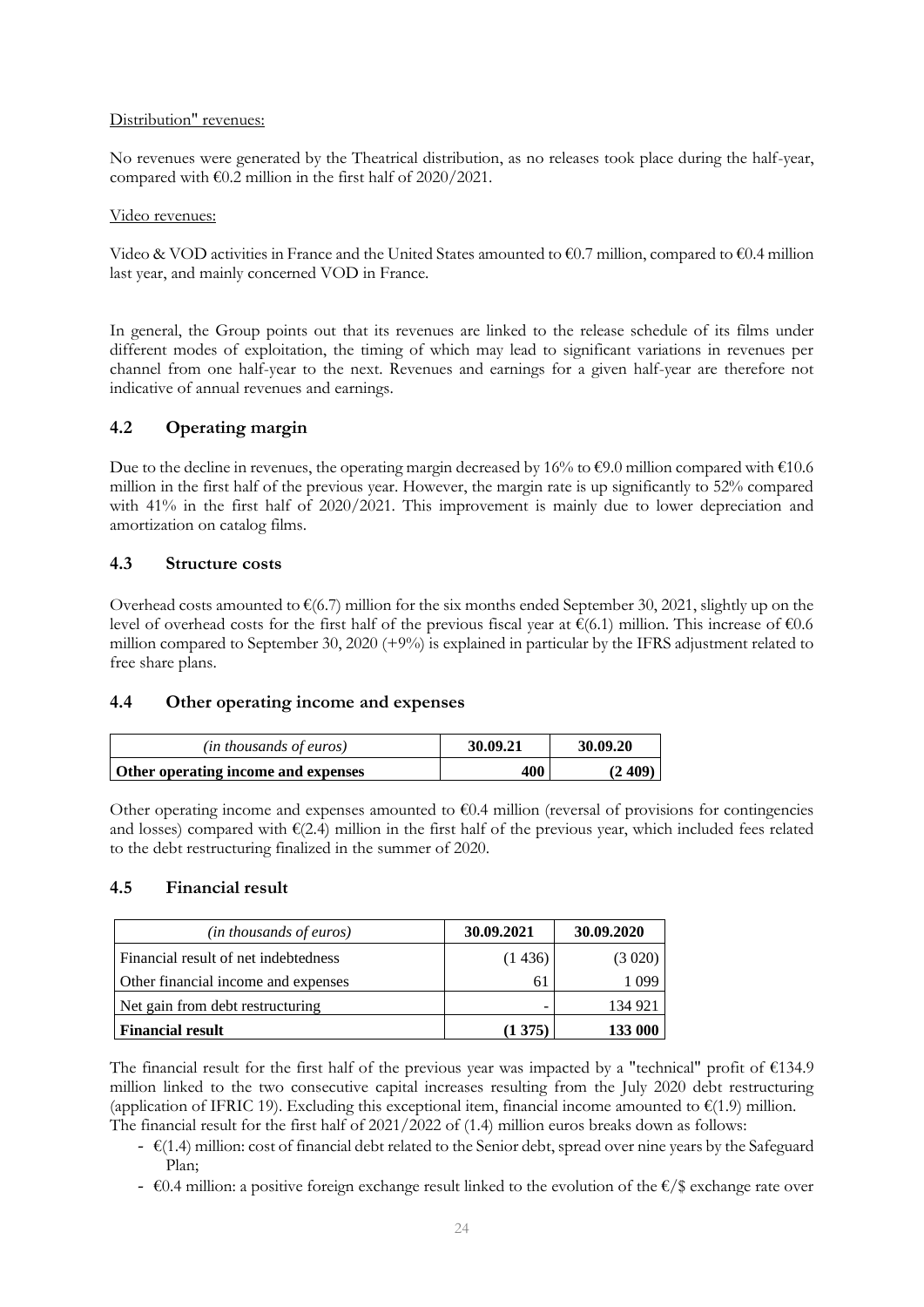the period and;

 $\varepsilon$ (0.4) million: other financial costs, in particular the rent expense reclassified as financial interest following the application of IFRS 16.

## **4.6 Tax**

Breakdown of tax expense by type:

| (in thousands of euros)      | 30.09.21 | 30.09.20 |
|------------------------------|----------|----------|
| Tax payable                  | (849)    | ر -      |
| Deferred tax                 | (2, 396) | 11 187   |
| Total tax income / (expense) | (3 245)  | (11 190  |

The tax charge for the first half of the year corresponds mainly to deferred tax resulting from a decrease in deferred tax assets related to temporary differences in depreciation.

## NOTE 5 - OTHER INFORMATION

#### **5.1 Notes to the cash flow statement**

#### *Cash flow from operating activities*

At September 30, 2021, operating activities generated net cash flow of €10.5 million, compared with  $\epsilon$ (3.9) million at September 30, 2020. This increase is mainly due to the end of the financial restructuring that had burdened cash flows last year with the payment of significant fees upon approval of the safeguard plan in July 2020 (lawyers, advisors, etc.).

#### *Cash flow from investing activities*

As of September 30, 2021, net cash used in investing activities amounted to  $\epsilon$ (1.1) million compared to €1.5 million as of September 30, 2020, an increase of €2.6 million explained mainly by investments in films of €(1.1) million during the first half of 2021/2022 compared to the disposal of the assets held by Digital Factory in Normandy which generated  $\epsilon$ 1.5 million during the first half of 2020/2021.

#### *Cash flows from financing activities*

As of September 30, 2021, net cash used in financing activities amounted to  $\mathcal{E}(7.7)$  million, including mainly the repayment of the first instalment under the Safeguard Plan concerning the Senior credit facility for approximately  $\epsilon$ 5 million and the associated interest for approximately  $\epsilon$ 1 million.

### **5.2 Relations with related companies**

Agreements with related parties have been identified in the Universal Registration Document 2020/2021, filed with the Autorité des Marchés Financiers on July 23, 2021, in chapter 17 "Related party transactions" and in note 5.2 "Relations with related companies".

Other than those described in the 2020/2021 Universal Registration Document, there were no new agreements with related parties during the first half of 2021.

The table below summarizes the flows and balances of transactions with related companies: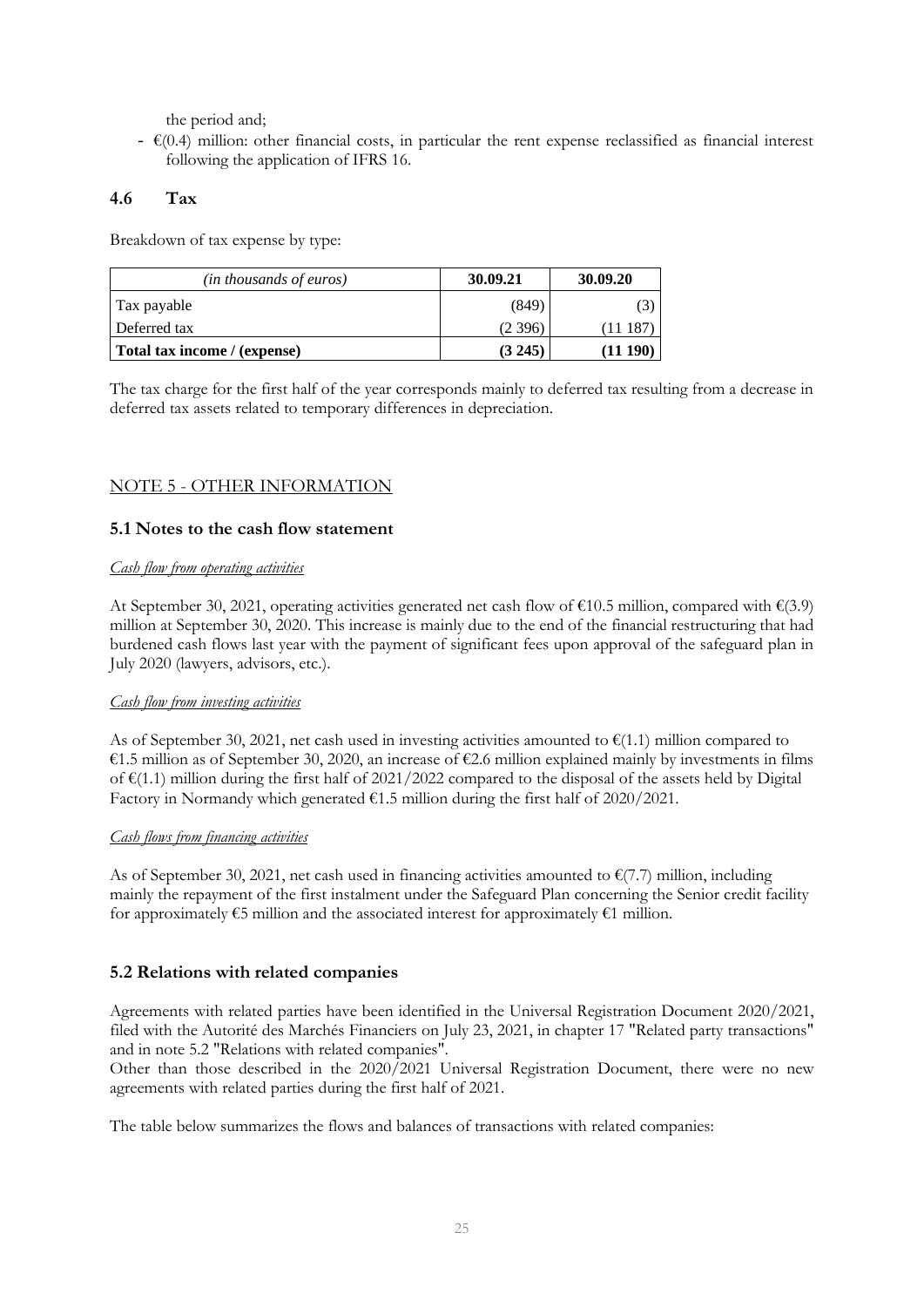| (in thousands of euros)                                | 30.09.2021 | 31.03.2021 |
|--------------------------------------------------------|------------|------------|
| <b>Statement of financial position</b>                 |            |            |
| Receivables                                            |            |            |
| Trade receivables and other operating receivables      | 799        | 888        |
| Debit balances and other current financial receivables |            |            |
| <b>Debt</b>                                            |            |            |
| Other non-current financial liabilities                |            |            |
| Trade payables and other operating liabilities         | 7          |            |
| Financial current accounts receivables                 |            |            |
|                                                        |            |            |
| <b>Profit and loss statement</b>                       |            |            |
| Revenue                                                | 6          | 311        |
| Operating expenses                                     |            | (78)       |
| Financial expenses                                     |            |            |
| Financial income                                       |            |            |

# **5.3 Commitments and contingent liabilities**

The analysis of the Group's off-balance sheet commitments as of September 30, 2021 is as follows (in thousands of euros):

| <b>Commitments received in favor of EuropaCorp</b><br>(in thousands of euros) | 30.09.2021 | 31.03.2021 |  |
|-------------------------------------------------------------------------------|------------|------------|--|
| Commitments received from customers                                           |            |            |  |
| For the film activity                                                         | 1 7 5 8    | 2 2 4 0    |  |
| <b>Audiovisual Support Fund</b>                                               | 2 105      | 2 105      |  |
| Financial commitments for leases*                                             | 2.502      | 4 7 5 4    |  |
| <b>Total commitments received</b>                                             | 6366       | 9 0 9 9    |  |

*\* Relating to sub-lease agreements on the Cité du Cinéma's tertiary building.*

| Commitments given in favor of third parties<br>(in thousands of euros) | 30.09.2021 | 31.03.2021 |
|------------------------------------------------------------------------|------------|------------|
| Financial commitments for leases**                                     |            |            |
| Vine Participation                                                     |            |            |
| Financial commitments on film investments                              |            |            |
| <b>Total commitments given</b>                                         |            |            |

*\*\* Relating to the lease entered into for a term of 12 years and which commenced on April 6, 2012 on the Cité du Cinéma tertiary building.*

| Total Net commitments (received - given) | -366 | 099 |
|------------------------------------------|------|-----|
|                                          |      |     |

Off-balance sheet commitments received in respect of the business mainly arise from the signing of sales contracts for feature films.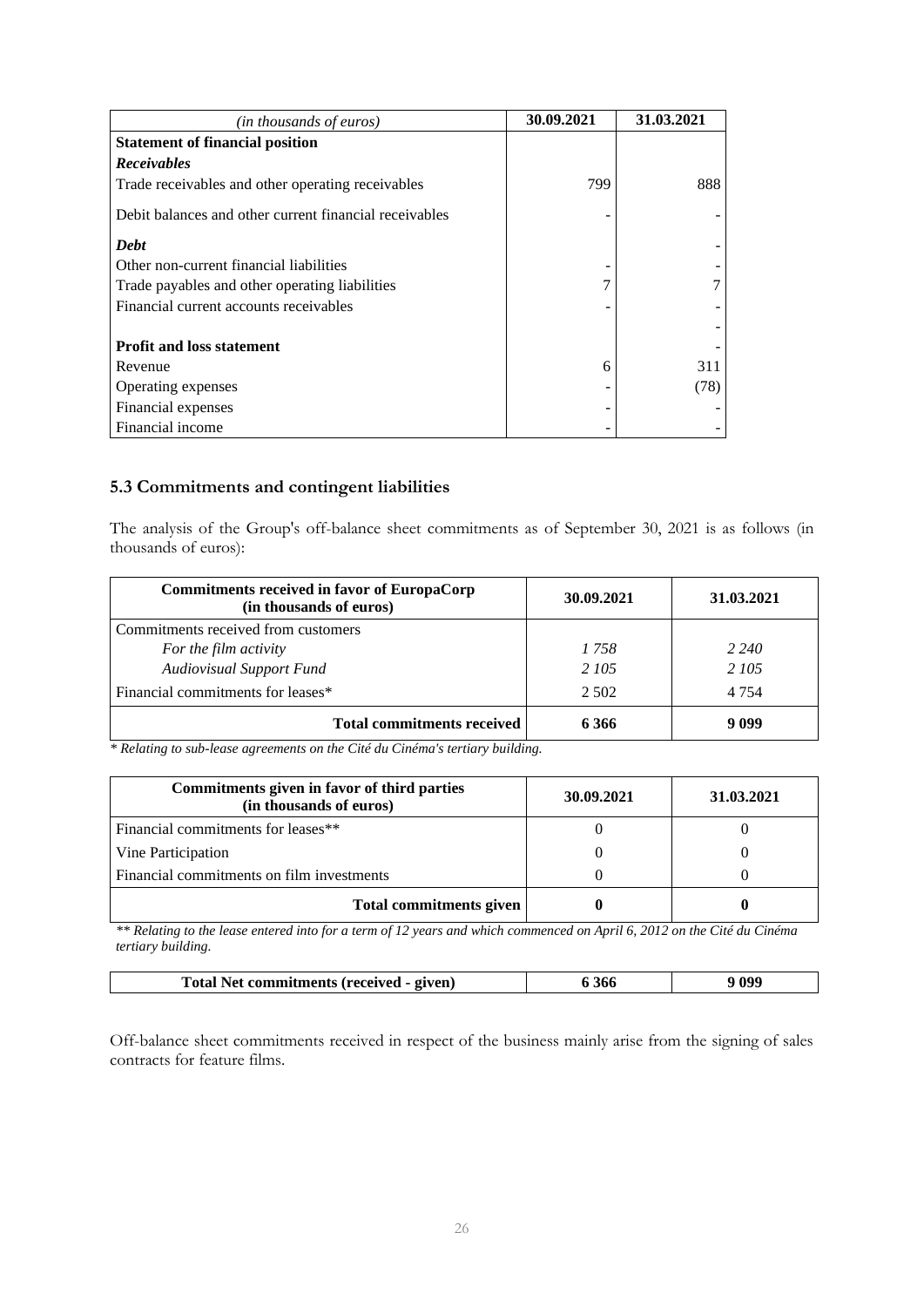## **5.4 Events after the balance sheet date**

#### • *Capital increases related to bonus share issues*

Following the decision taken on October 26, 2020, by the Board of Directors of EuropaCorp, using an authorization given by the Extraordinary General Meeting of Shareholders of September 28, 2020, to proceed with free allocations of shares to employees and corporate officers, the Board of Directors noted, on October 26, 2021, the realization of the conditions of allocation and consequently the issuance of 585,787 new shares of thirty-four (34) euro cents each in par value.

In the same way, following the decision taken on November 16, 2020, by the Board of Directors of EuropaCorp to proceed with free allocations of shares to employees, the Board of Directors noted, on November 30, 2021, the fulfillment of the conditions of allocation and consequently the issuance of 436,365 new shares with a par value of thirty-four (34) eurocents each

These shares will be unavailable for a period of one year, starting on October 26, 2021, and November 16, 2021, respectively, and will be immediately assimilated to the old shares.

In accordance with Article L. 225-197-4 of the French Commercial Code, a special report will be presented to the next Annual General Meeting.

The Company's share capital is thus increased to 41,862,290.22 euros, divided into 123,124,383 shares of thirty-four (34) euro cents each.

#### • *Transfer of listing on Euronext Growth*

The listing of EuropaCorp shares was transferred to the Euronext Growth Paris market on November 18, 2021.

This transfer aims to enable EuropaCorp to be listed on a market more appropriate to its size and offering a regulatory framework better suited to SMEs. The transfer of the listing of EuropaCorp's shares is intended to simplify the administrative obligations imposed on the Company and to reduce the costs related to its listing, while allowing it to continue to benefit from the attractiveness of the financial markets.

EuropaCorp will continue to deliver accurate, precise and truthful information, making public any insider information concerning the Group, in accordance with the provisions of Regulation (EU) No. 596/2014 of 16 April 2014 on market abuse ("MAR").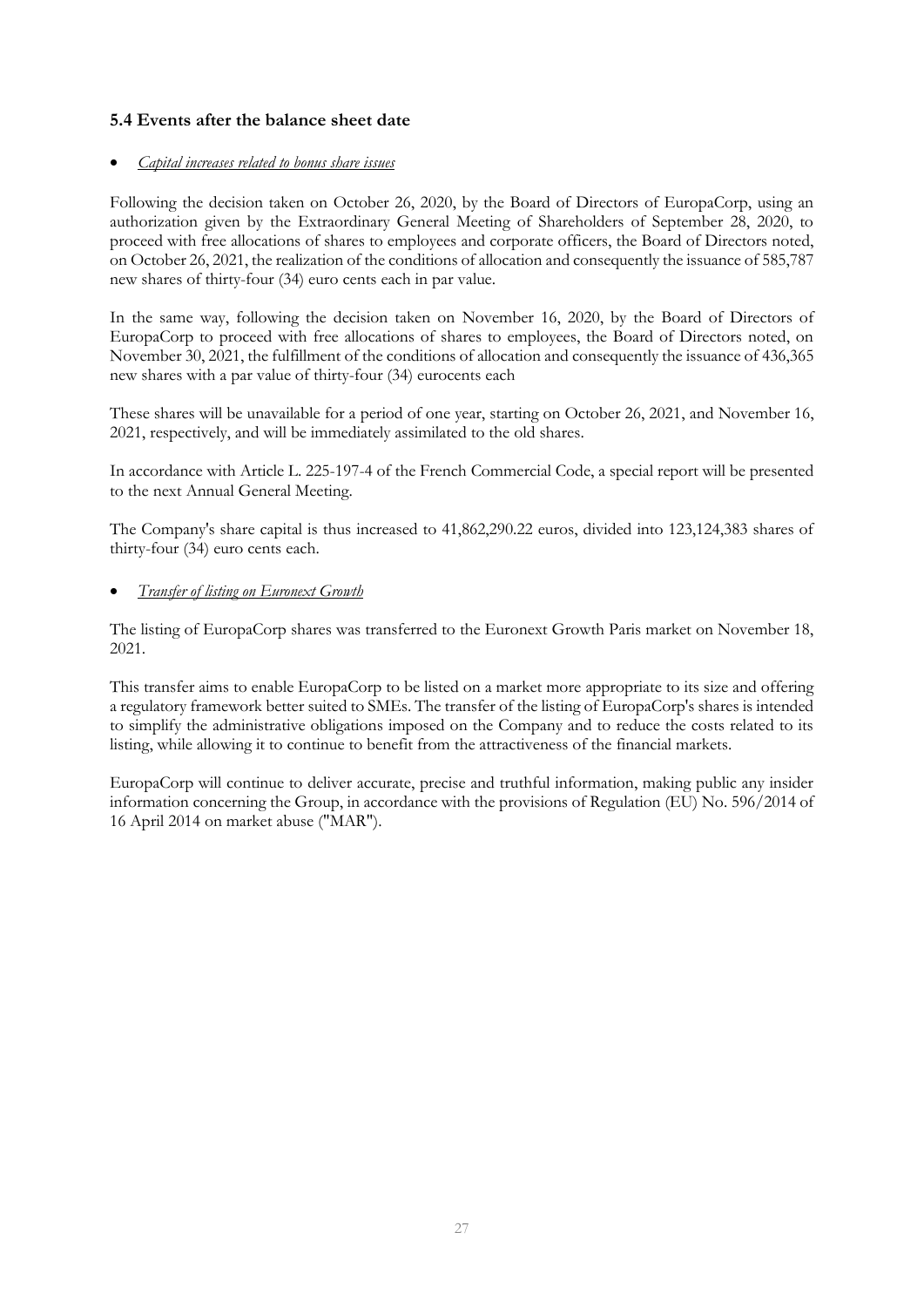## NOTE 6 - OPERATING SEGMENTS & SEGMENT PRESENTATION

### **6.1 Description of the standard**

#### 6.1.1 General context

As part of the application of IFRS 8, the Group is required to provide information that enables "users of its financial statements to evaluate the nature and financial effects of the activities in which it is engaged and the economic environments in which it operates.

The Group has therefore defined its operating segments that meet the criteria of the standard for separate segment reporting.

#### 6.1.2 Definition of operating segments

An operating segment is defined as a component of the company:

- that engages in activities that may result in the receipt of revenues and the incurrence of expenses,
- whose operating results are regularly reviewed by the entity's chief operating decision maker to make decisions about resources to be allocated to the segment and to assess its performance,
- for which separate financial information is available.

Accordingly, given the approach adopted by IFRS 8, operating segments have been identified on the basis of internal reporting.

## **6.2 Identification of the EuropaCorp Group's operating sectors**

Performance monitoring within the Group is organized around its activities and businesses.

Following the acquisition of the Blue Group, the EuropaCorp Group now operates in 4 distinct business areas which constitute "operating segments" in accordance with the criteria of IFRS 8 and which are detailed as follows

• *Production and distribution of cinematographic films*:

This sector corresponds to the entirety of the means of exploitation of a cinematographic film, i.e.: theatrical distribution, video broadcasting, television sales, international sales, partnerships and licenses, executive production, co-production revenues...

• *Production and Distribution of TV movies/series*:

This sector corresponds to all the means of exploitation of television films / series and is declined within the subsidiaries EuropaCorpTelevision (ex-Cipango), wholly owned since July 30, 2014 by EuropaCorp and EuropaCorp TV.

The length of the production cycles, the means of financing and the components of the margin differ from the "film production and distribution" sector, which justifies the existence of a separate operating sector.

• *Events* :

This segment corresponds to all event operating resources within and outside La Cité du Cinéma and includes the activity of Blue Event, fully consolidated as of February 28, 2013 following the capital increase through a contribution in kind.

• *Other*: This sector includes all the ancillary activities not directly linked to the exploitation of cinematographic or television films, namely: literary publishing, various receipts...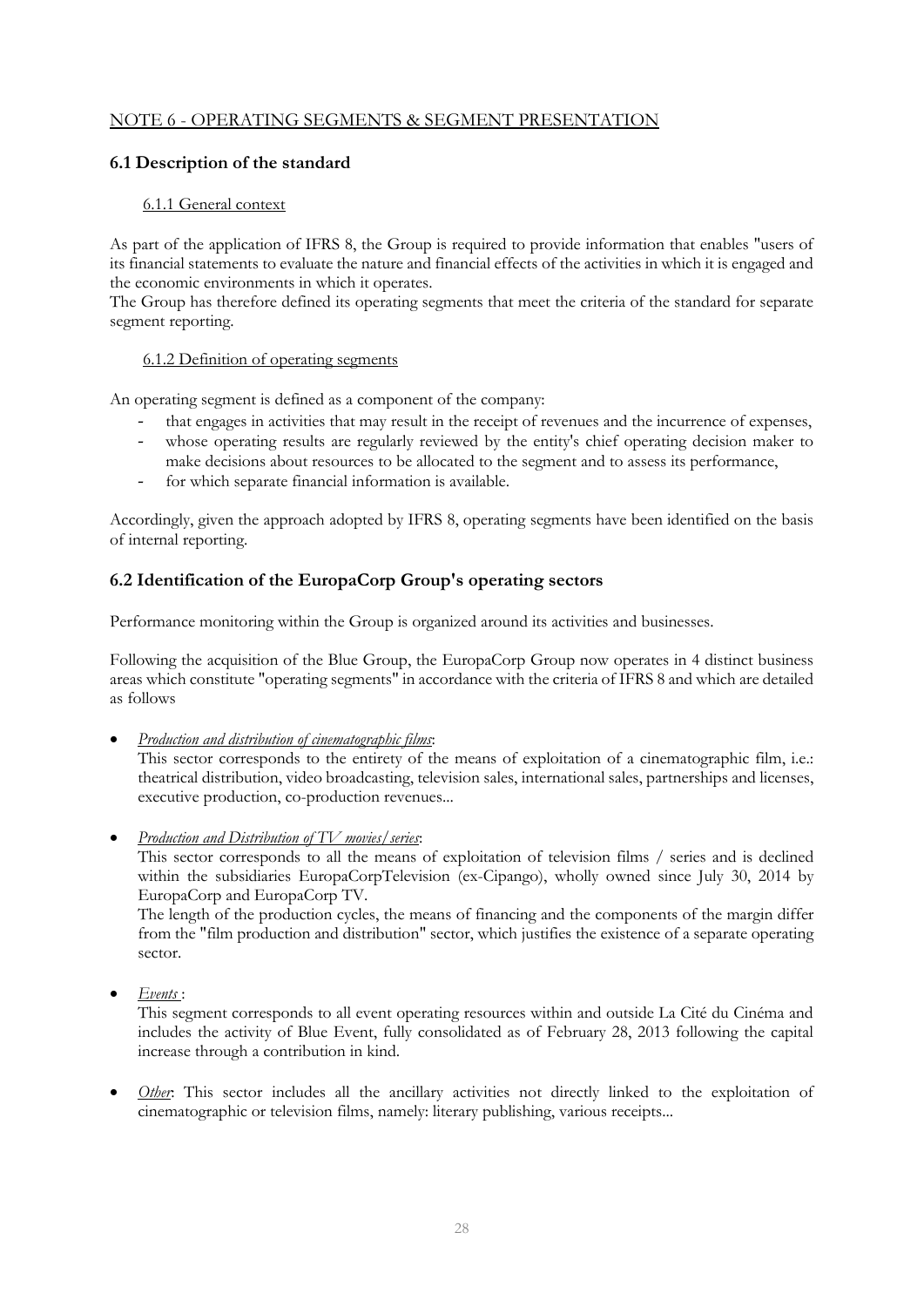# **6.3 Financial information by operating segment**

The methodology used to measure and present the figures for each operating segment complies with the accounting principles and methods described for the preparation of the consolidated financial statements.

#### 6.3.1 Presentation of the consolidated statement of financial position by operating segment

| 09.30.2021                                                 | <b>Production and</b><br><b>Distribution of films</b> | <b>Production and</b><br><b>Distribution of TV</b><br>films and series | <b>Events</b> | Other                    | Non allocated items | <b>Total</b> |
|------------------------------------------------------------|-------------------------------------------------------|------------------------------------------------------------------------|---------------|--------------------------|---------------------|--------------|
| Net goodwill                                               |                                                       |                                                                        |               |                          |                     |              |
| Net intangible assets                                      | 29414                                                 | 4 8 2 9                                                                |               |                          |                     | 34 243       |
| Property, Plant and Equipment (net)                        | 3 2 6 7                                               |                                                                        |               |                          |                     | 3 2 7 2      |
| Other financial assets (net)                               | 8628                                                  | 361                                                                    |               |                          |                     | 8989         |
| Investments in associates                                  | $\Omega$                                              |                                                                        |               |                          |                     |              |
| Deferred tax assets                                        | 75                                                    |                                                                        |               |                          |                     | 75           |
| Other non-current assets (net)                             | 6525                                                  |                                                                        |               |                          |                     | 6525         |
| Total non-current assets                                   | 47909                                                 | 5 1 9 0                                                                | 0             | $\overline{\phantom{0}}$ |                     | 53 104       |
| Inventory                                                  | 223                                                   |                                                                        |               |                          |                     | 223          |
| Net trade receivables                                      | 19 23 1                                               | 784                                                                    |               |                          |                     | 20 031       |
| Other net receivables                                      | 5 3 8 4                                               | 130                                                                    | 10            | 1 2 5 5                  |                     | 6778         |
| Other net current assets                                   | 2 2 1 2                                               |                                                                        |               |                          |                     | 2 2 1 2      |
| Cash and cash equivalent                                   | 36 185                                                | 12 24                                                                  | 123           |                          |                     | 48 595       |
| Total current assets                                       | 63 235                                                | 13 158                                                                 | 135           | 1312                     |                     | 77840        |
| <b>TOTAL ASSETS</b>                                        | 111 144                                               | 18 348                                                                 | 135           | 1317                     |                     | 130 943      |
|                                                            |                                                       |                                                                        |               |                          |                     |              |
| Equity - Group share                                       |                                                       |                                                                        |               |                          | (19063)             | (19063)      |
| Non-controlling interests                                  |                                                       |                                                                        |               |                          | 342                 | 342          |
| Provisions for pensions and other post-employment benefits | 435                                                   |                                                                        |               |                          |                     | 435          |
| Deferred tax liabilities                                   | 2735                                                  |                                                                        |               |                          |                     | 2735         |
| Bonds and financial liabilities > 1 year                   | 6345                                                  |                                                                        |               |                          |                     | 6 3 4 5      |
| Lease liability - long term $($ > 1 year)                  | 73 157                                                |                                                                        |               |                          |                     | 73 158       |
| Deposits and guarantees received                           | 514                                                   |                                                                        |               |                          |                     | 514          |
| Equity investment liabilities $> 1$ year                   |                                                       |                                                                        |               |                          |                     |              |
| Other non-current liabilities                              | 5016                                                  | 27                                                                     | 51            |                          |                     | 5 0 9 4      |
| Total non-current liabilities                              | 88 202                                                | 28                                                                     | 52            | $\boldsymbol{\theta}$    |                     | 88 281       |
| Bonds and financial liabilities < 1 year                   | 12 169                                                |                                                                        |               |                          |                     | 12 169       |
| Lease liability - short term $(< 1$ year)                  | 3 2 0 6                                               |                                                                        |               |                          |                     | 3 2 0 6      |
| Provisions for risks and expenses                          | 637                                                   |                                                                        |               |                          |                     | 637          |
| Trade payables                                             | 25 909                                                | 1578                                                                   | 56            | 2 1 5 8                  |                     | 29 700       |
| Equity investment liabilities < 1 year                     |                                                       |                                                                        |               |                          |                     |              |
| Other financial liabilities                                | 7118                                                  | 2 2 0 5                                                                |               |                          |                     | 9 3 6 8      |
| Other current liabilities                                  | 6303                                                  |                                                                        |               |                          |                     | 6 3 0 3      |
| Total current liabilities                                  | 55 342                                                | 3783                                                                   | 57            | 2 2 0 2                  |                     | 61383        |
| <b>TOTAL LIABILITIES</b>                                   | 143 543                                               | 3811                                                                   | 109           | 2 2 0 2                  |                     | 130 943      |
|                                                            |                                                       |                                                                        |               |                          |                     |              |
| Films and audiovisual rights investments                   | 1051                                                  |                                                                        |               |                          |                     | 1051         |

#### 6.3.2 Presentation of the consolidated income statement by operating segment

| 09.30.2021                                                          | Production and<br>Distribution of films | Production and<br>Distribution of TV films<br>and series | Events   | Other    | <b>Total</b> |
|---------------------------------------------------------------------|-----------------------------------------|----------------------------------------------------------|----------|----------|--------------|
| Revenue                                                             | 17092                                   | (315)                                                    |          | 544      | 17320        |
| Cost of sales                                                       | (8416)                                  | (20)                                                     | $\Omega$ | 87       | (8349)       |
| <b>Operating margin</b>                                             | 8675                                    | (335)                                                    | $\theta$ | 630      | 8971         |
| General and administrative expenses                                 | (6634)                                  | 15)                                                      | (3)      | (13)     | (6664)       |
| Other operating income and expenses                                 | 400                                     |                                                          |          |          | 400          |
| <b>Operating profit (loss)</b>                                      | 2441                                    | (349)                                                    | 3)       | 618      | 2707         |
| <b>Financial income</b>                                             | (1537)                                  | 162                                                      |          |          | (1375)       |
| Income tax                                                          | (3245)                                  |                                                          |          |          | (3245)       |
| Share in results of associates consolidated using the equity method |                                         |                                                          |          |          | $\Omega$     |
| Share of non-controlling interests                                  |                                         | (6)                                                      | (2)      | $\Omega$ | (8)          |
| Net income - Group share                                            | (2.341)                                 | (181)                                                    | (1)      | 618      | (1905)       |